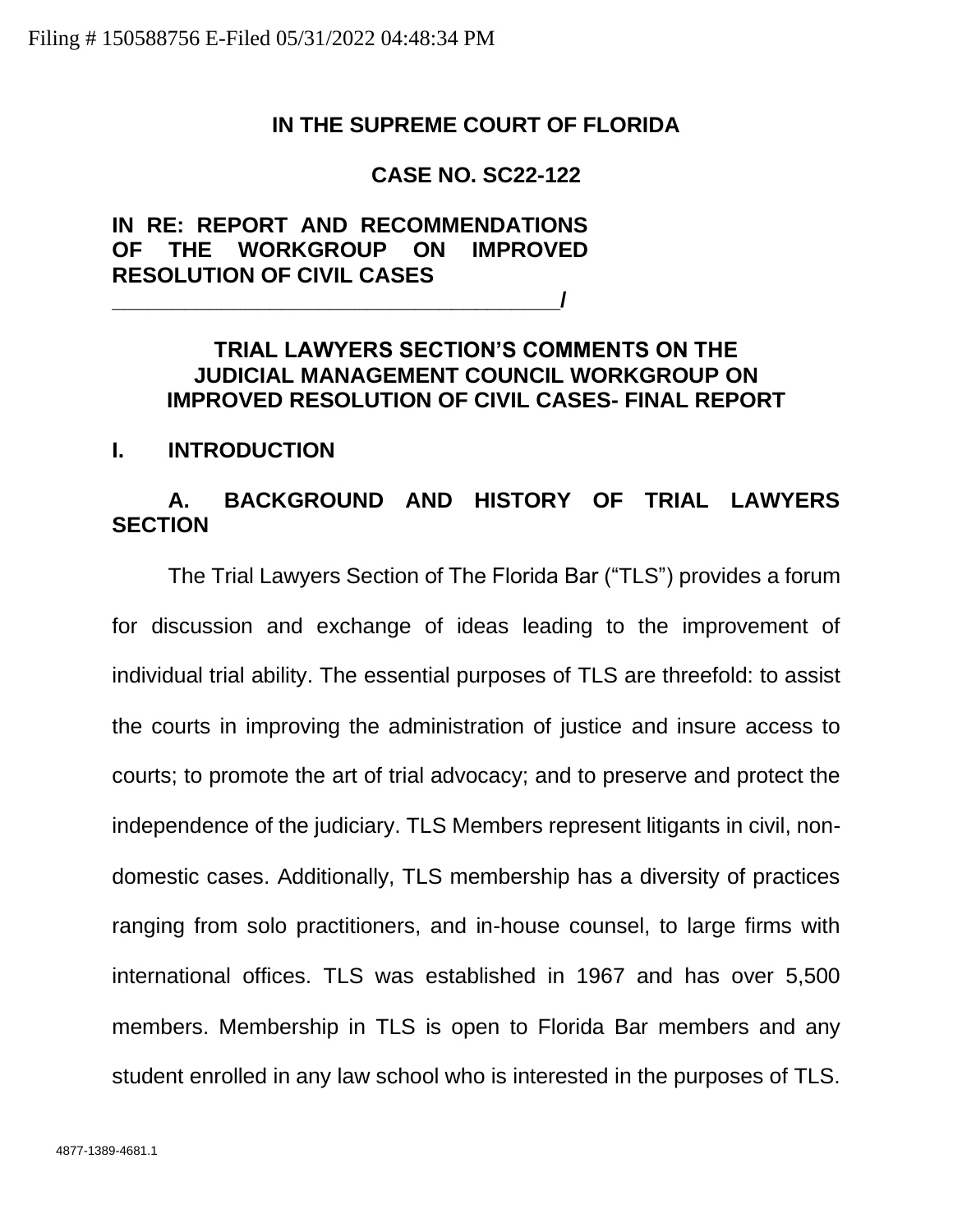### **B. FLORIDA SUPREME COURT'S INVITATION FOR COMMENT**

On October 31, 2019, the Florida Supreme Court established the Workgroup on Improved Resolution of Civil Cases ("Workgroup") and the Workgroup issued its Final Report on November 15, 2021 (" Report"). *See AOSC 19-73.* The Executive Council of TLS studied the Report, the references contained in the Report, the comments from the Chief Judges of the Circuit and Civil Courts of Florida filed April 26, 2022, comments from the Circuit Civil Judges dated September 14, 2021, comments of the 4th Judicial Circuit ("4th Report") filed May 17, 2022, the Eighth Judicial Circuit comments filed April 28, 2022 ("8th Report") and The Florida Bar Civil Procedure Rules Committee filed on October 1, 2021. TLS also solicited comments from the members of The Florida Bar who are also members of TLS. As a result of this research, TLS has gained a thorough knowledge of many of the sectors that will be affected by the Workgroup's proposed changes, affording an opportunity to reflect and comment on the impact on the parties to Florida litigation, especially their access to courts and receiving justice in the resolution of their claims.

## **II. EXECUTIVE SUMMARY OF TLS RESPONSE**

The trial judges and the members of the trial bar who have provided comment have come to similar conclusions on the fundamental problems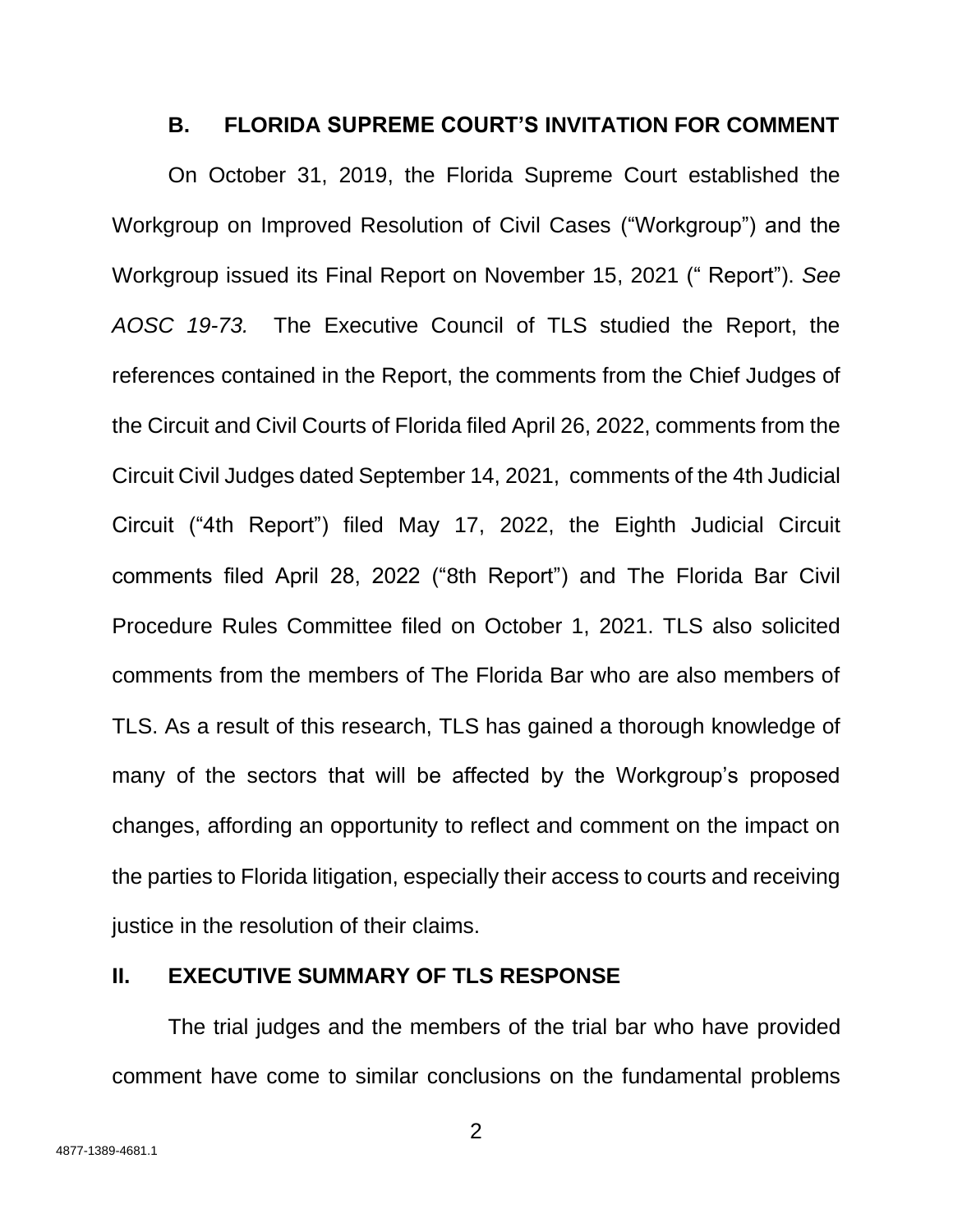created by the changes contained in the Report. There are two basic problems with the proposals of the Workgroup, each of which can be remedied: a) preserving trial court discretion, and; b) making case management rule changes optional.

## **A. PRESERVING TRIAL COURT DISCRETION**

Removing discretion from the trial judges in the proposed Rule changes does not solve the problems identified by the Workgroup, creates unintended consequences, denigrates public confidence in the court system, adds to judicial labor, reduces access to the courts, and is disrespectful to the courts and to the public who voted in many of the members of the court system. Requiring the imposition of sanctions given only empirical criteria, without the application of the trial court's discretion, transfers the system to an artificial intelligence approach to the law, which has not been implemented in any other jurisdiction.

# **B. MAKING CASE MANAGEMENT RULE CHANGES OPTIONAL WILL BETTER FIT THE CASE MODEL AND NEEDS OF PARTIES**

Requiring extensive case management for every case, without the trial court's discretion to select cases for which this is appropriate, over-taxes the existing court system which does not have the capital or resources to provide time-consuming case management, and for many simple cases is a waste of judicial labor and ultimately a denial of access to the courts.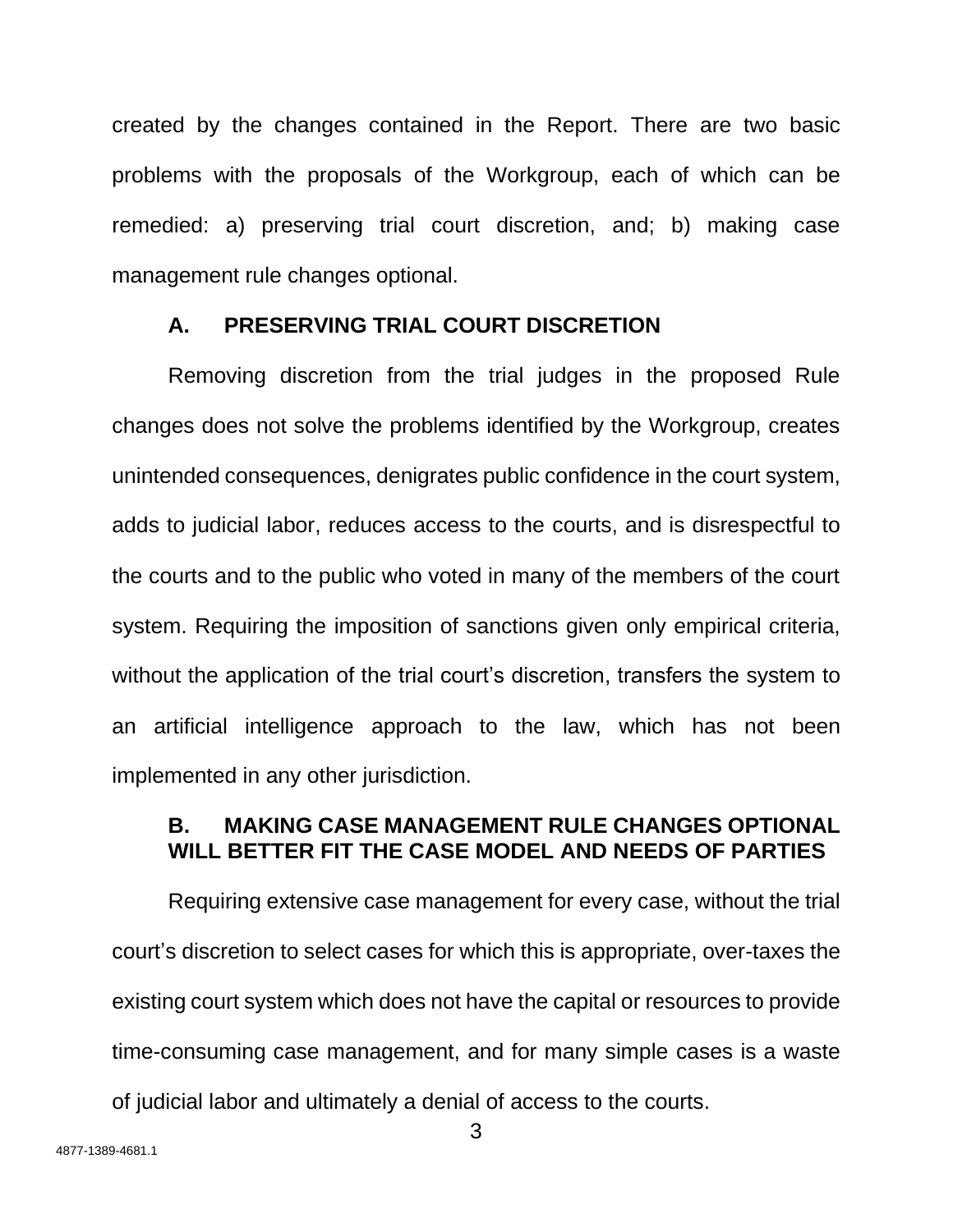# **C. COMPROMISE: RULE CHANGES PROVIDE BETTER TOOLS AVAILABLE FOR COURTS AND LITIGATION PARTIES**

The Workgroup Report and the recommended Rule changes in many instances can be useful as a toolbox for trial judges to use for better case management in more complex cases, and to create alternative disciplinary measures when appropriate for parties found to be volitionally impeding the process, to prevent the misuse of judicial labor or the limitations to other parties' access to the courts. Therefore, TLS, in conjunction with its membership and judiciary who have separately commented, strongly believe the Florida public and court system are better served by reinserting discretion for the trial courts to implement the Workgroup case management and sanctions toolboxes. Additionally, TLS recommends certain edits to the Rule Amendments to address anecdotal issues with certain of the recommended changes.

# **D. UNINTENDED CONSEQUENCES PREDICTABLY WILL RESULT IN MORE COMPRESSION IN CASE MANAGEMENT, REDUCTION OF ACCESS TO THE COURTS, AND LESS PUBLIC CONFIDENCE IN THE JUDICIAL SYSTEM**

Implementation of the Workgroup Rule amendments without the changes recommended by TLS is likely to lead to expensive and disruptive unintended consequences. This includes the trial courts' inability to have available hearing time needed by the parties prior to trial. As a result, cases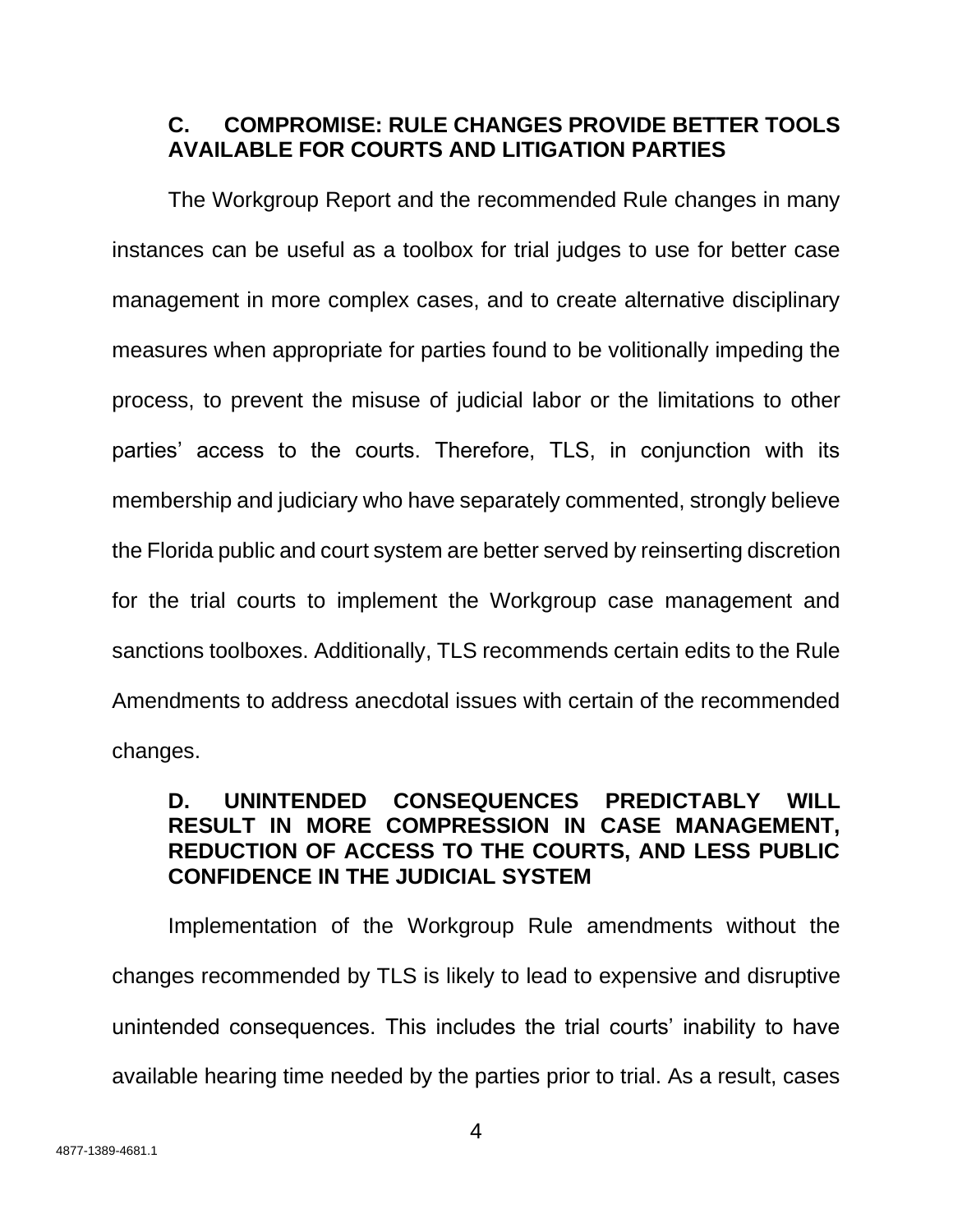may proceed to trial without the possibility of the parties' need to have heard dispositive motions and adequate discovery oversight.

Also, if the Workgroup Report Rule changes are adopted as is, the result will likely be to shift the caseload from the trial courts to the appellate courts for the following reasons: a) the removal of the standard of review for "abuse of discretion" will mean that more appeals will be decided on a "*de novo"* basis; the amended Rules in many instances do not use previously defined terms of art and use of each new term could likely spark additional review by the five District Courts of Appeal opining on the new definitions, and; b) because the Rule amendments are not modeled after the Federal Rules of Civil Procedure, the parties will not be able to simplify the use of the new Rules by reliance on federal jurisdiction precedent. In addition, recent expansion of Rule 9.130, Florida Rules of Appellate Procedure, will presumably soon result in an increase of appeals of non-final orders as of right. For example, Rule 9.130(g) now allows for the immediate appeal of an order permitting a claim for punitive damages.

Though the Workgroup Report requires trial courts to expeditiously manage their cases to conclusion, if more interlocutory appeals as of right are undertaken, the trial court will face a Hobson's choice, without the discretion to stay, or partially stay a case pending a non-final appeal. This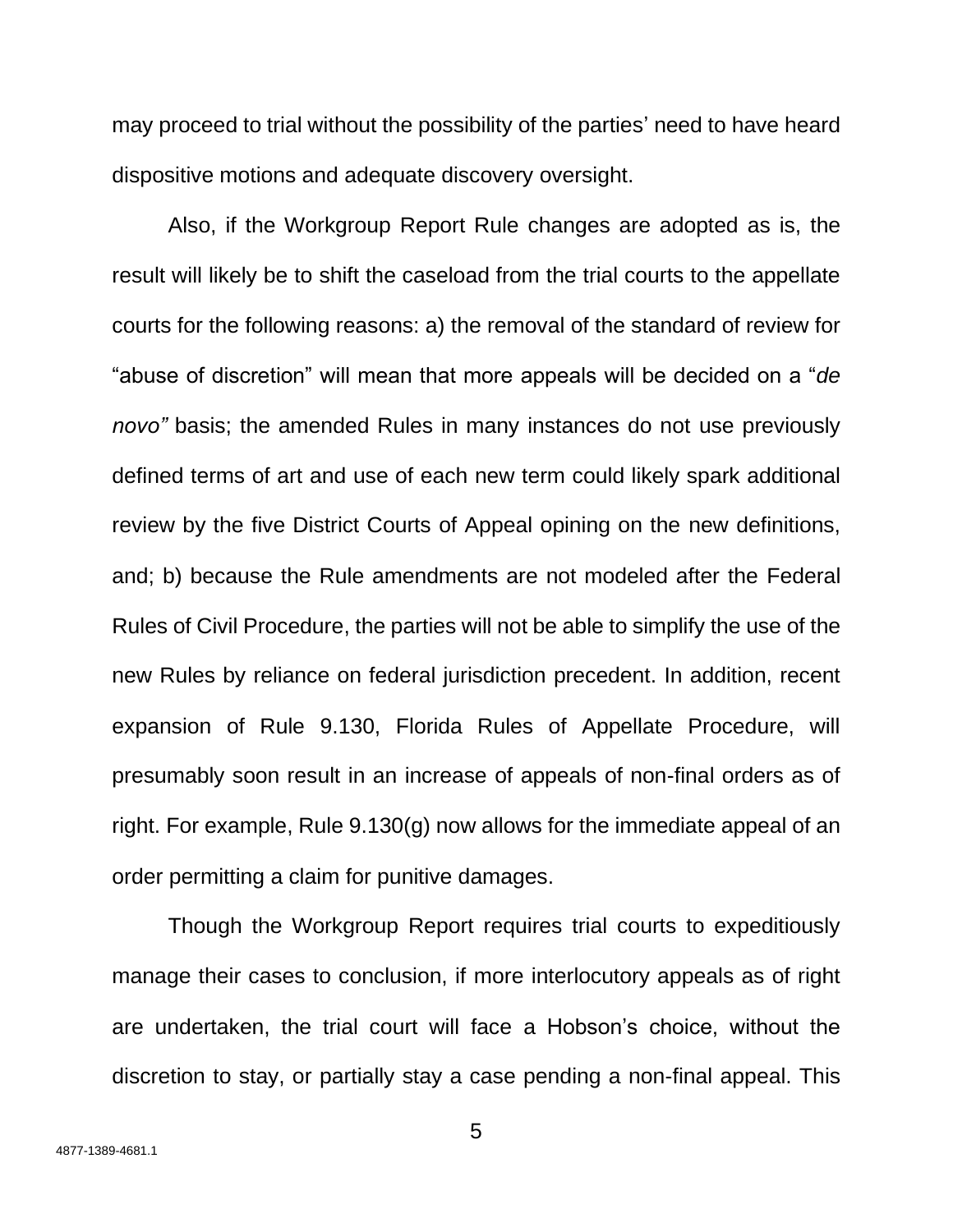will necessarily result in forcing the trial courts to order a case to conclusion even though the trial court will not have jurisdiction to enter a final order. *See Fla. R. App. P. 9.130(f).* In the event of a reversal by the appellate court of a non-final order, the trial court may be faced with having to undertake twice the judicial labor, depending on the ruling from the DCA. These are just some of the unintended consequences that may occur as a result of the Rule changes, none of which advance the goals of the Workgroup of better case management and optimum use of available judicial labor, while "encouraging flexibility at the local level to address the pandemic-generated workload". *See Report at p. 6.*

# **E. OPTIMUM CASE RESOLUTION GOALS ARE NOT EXPRESSED IN THE REPORT AND SOLUTIONS ARE NOT BEST FORMED WITHOUT IDENTIFIED GOALS**

TLS carefully reviewed the "legal literature," and "available research and practice in the state and federal jurisdictions," relied upon and recited to in the Report. *See Report, pp. 8, 10, 15, 22-23;* NCSC, *Call to Action: Achieving Civil Justice for All* (NCSC 2016) ("Call to Action")*;* IAALS, *Civil*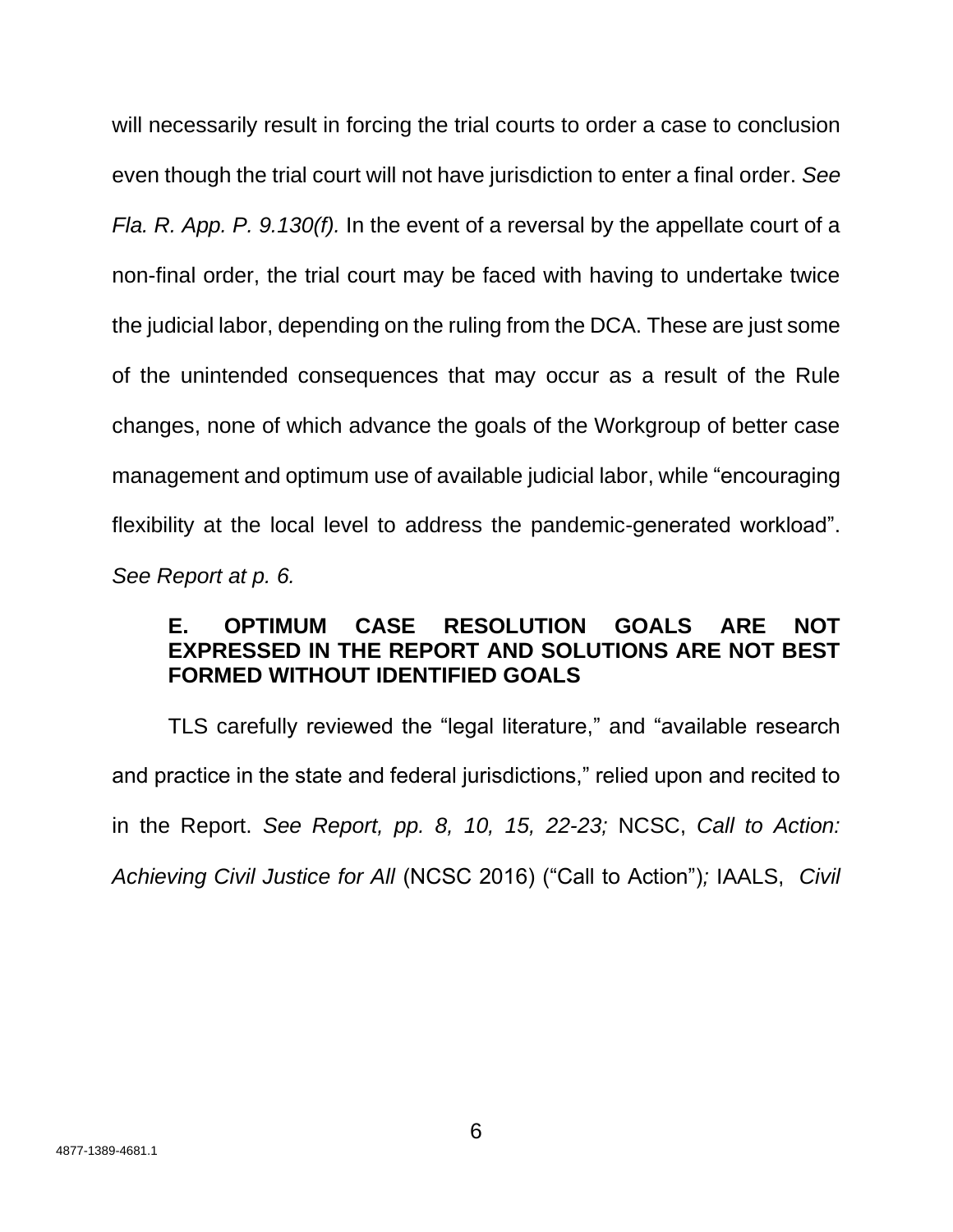*Case Processing in the Federal District Courts: 1/21 Century Analysis*(2009); NCSC, *The Landscape of Civil Litigation in State Courts* (2013).<sup>1</sup>

In addition to the legal resources cited in the Report, TLS researched available Florida data regarding filed civil cases published by the Florida Office of the State Courts Administrator for fiscal years 2018 through 2021.

*See [www.flcourts.org/Publications-Statistics/Statistics/Clearance-Rate-](http://www.flcourts.org/Publications-Statistics/Statistics/Clearance-Rate-Dashboard)[Dashboard.](http://www.flcourts.org/Publications-Statistics/Statistics/Clearance-Rate-Dashboard); c.f. fn2 infra.*

The dataset used in the analysis found in *Call to Action* was compiled between 2008 and 2014 in response to the "foreclosure crisis" identified as impacting trial courts nationwide at the time. In *Call to Action*, the author relied on a "multijurisdictional study" of civil caseloads in state courts from 2012 to 2013. Though not identifying the venues, the author characterized the dataset as 5% of civil cases pending nationally. *"Call to Action"* relied heavily on the article NCSC, "*The Landscape of Civil Litigation in State Courts*" (2013) ("*Landscape*"). In *Landscape,* the article examined the

<sup>1</sup> IAALS is the Institute for Advancement of American Legal System based in Denver Colorado. IAALS was the same research source used by the Special Committee to Improve the Delivery of Legal Services that recommended amendment to Rule f4– 5.4 and advocated for non-lawyer ownership of law firms and fee sharing between lawyers and non-lawyers. The Florida Bar Board of Governors unanimously opposed the proposed amendments Rule 4-5.4. *See* G. Blankenship, *Board of Governors Unanimously Opposes Non-Lawyer Firm Ownership, Fee Splitting Ideas,* Fla. B. Journal (Nov. 10, 2021).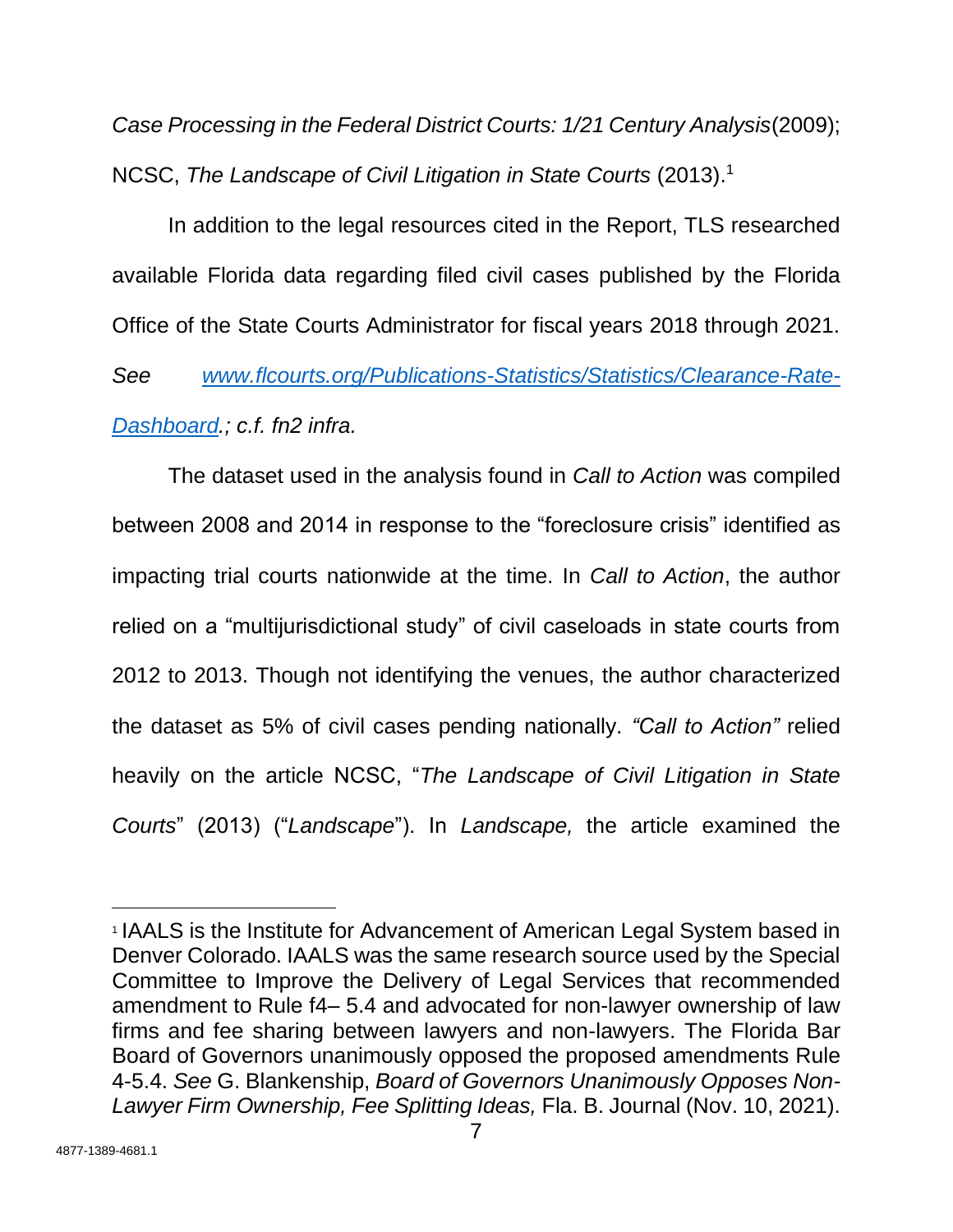dataset of nondomestic civil cases disposed of between July, 2012 and June, 2013 in 152 courts and 10 urban counties. The only Florida cases included were limited to those filed in Miami-Dade County. None of these resources point to an industry-standard for case resolution, nor does the Report otherwise contain a reference to one. Therefore, it does not appear the most accurate data was used or available to the Workgroup when the Report was issued.

Rule 2.250(a)(1)(b), Florida Rules of General Practice & Judicial Administrative Procedure, already provides guidelines for trial court time standards in civil matters, from filing to final disposition: jury cases-18 months; nonjury cases-12 months; small claims-95 days. This Rule provides that these time standards are presumptively reasonable recognizing that "there are cases that, because of their complexity, present problems that cause reasonable delays." *Id.* Because the Report does not recommend an amendment to Rule 2.250, TLS assumes that this is still the goal of the Court for final resolution of civil cases.

The available research used in the Report that actually refers to Florida courts comes from *The Long Range Strategic Plan for the Florida Judicial Branch 2016-2021* and Docket Results Case by Year, published by the Florida State Court Administrator. *See Report, p. 5, n. 2; 8-9, n. 12.*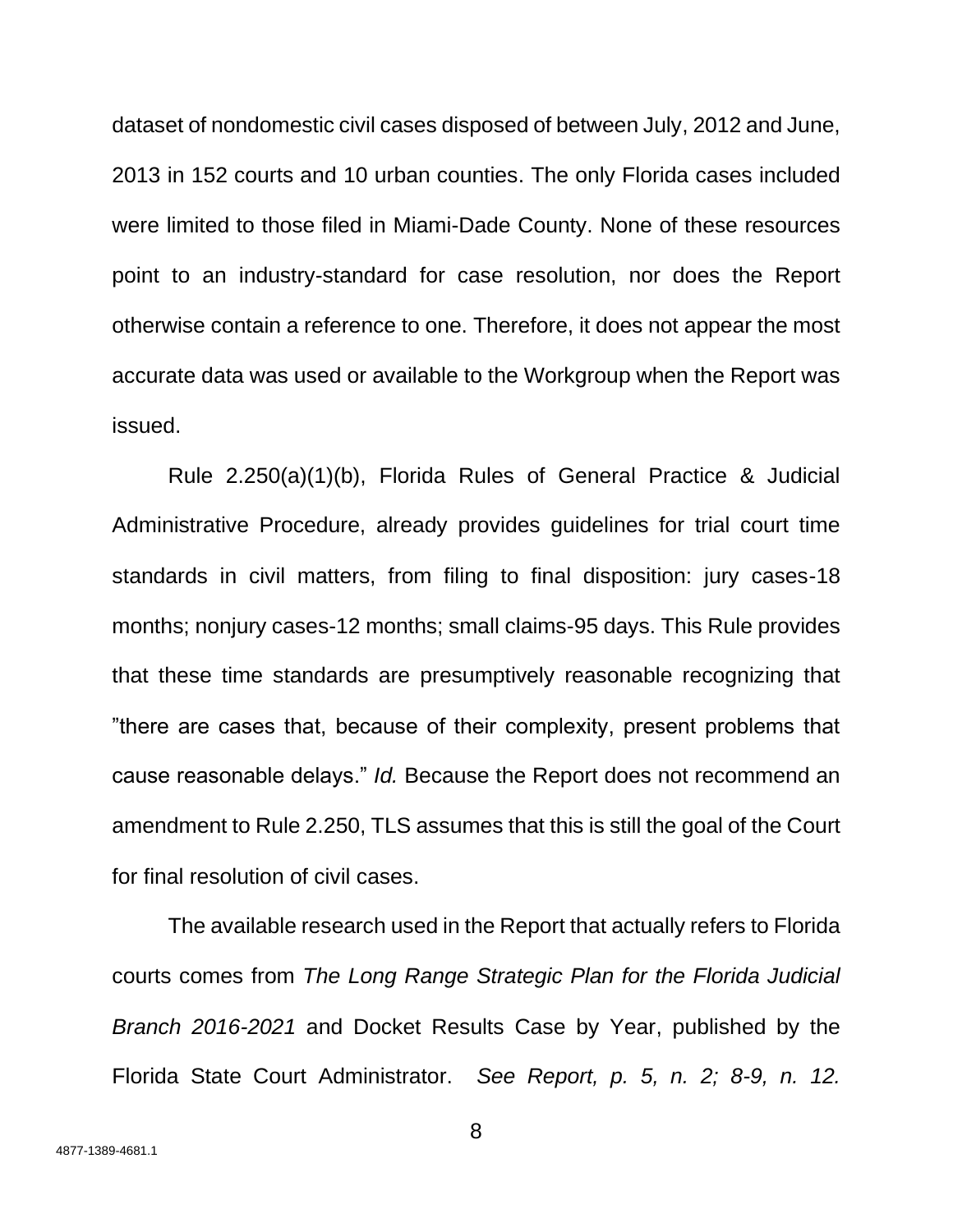Importantly, the Report opines that the primary measure for progress in case management is "clearance rates." *Report, p. 19. "*Clearance rate" is defined as the number of disposed cases divided by the number of filed cases during a given time, expressed as a percent. *Report, p. 20* (citing Fla. Office of State Court Admr, Florida's Trial Court's Statistical Reference Guide FY 2019-20: Glossary 3 (2021)). The Report acknowledges that "there is no way to determine the age of cases from clearance rates." *Report, p. 20, n. 27.* This is because the clearance rate measures only the number of cases disposed of divided by raw number of cases filed within a given time period, without reference to which cases are which. *Id.*

Those that have spent the most time evaluating judicial case management have observed, "there remains a dearth of data on case management's effectiveness." J. Bailey *Why Don't Judges Case Manage?* 73 U. Miami L. Rev. 1071,1087 (2019) ("Manage"). Also, the Report relies on legal literature" that recognizes "the breadth of the state court docket poses management challenges" as compared to federal district courts with much more limited jurisdiction. *Id. at 1099*.

Though the Report seems to conclude that "clearance rates" are not the proper dataset to evaluate whether cases are being timely resolved, the Report contains no other reference or source identifying the age of pending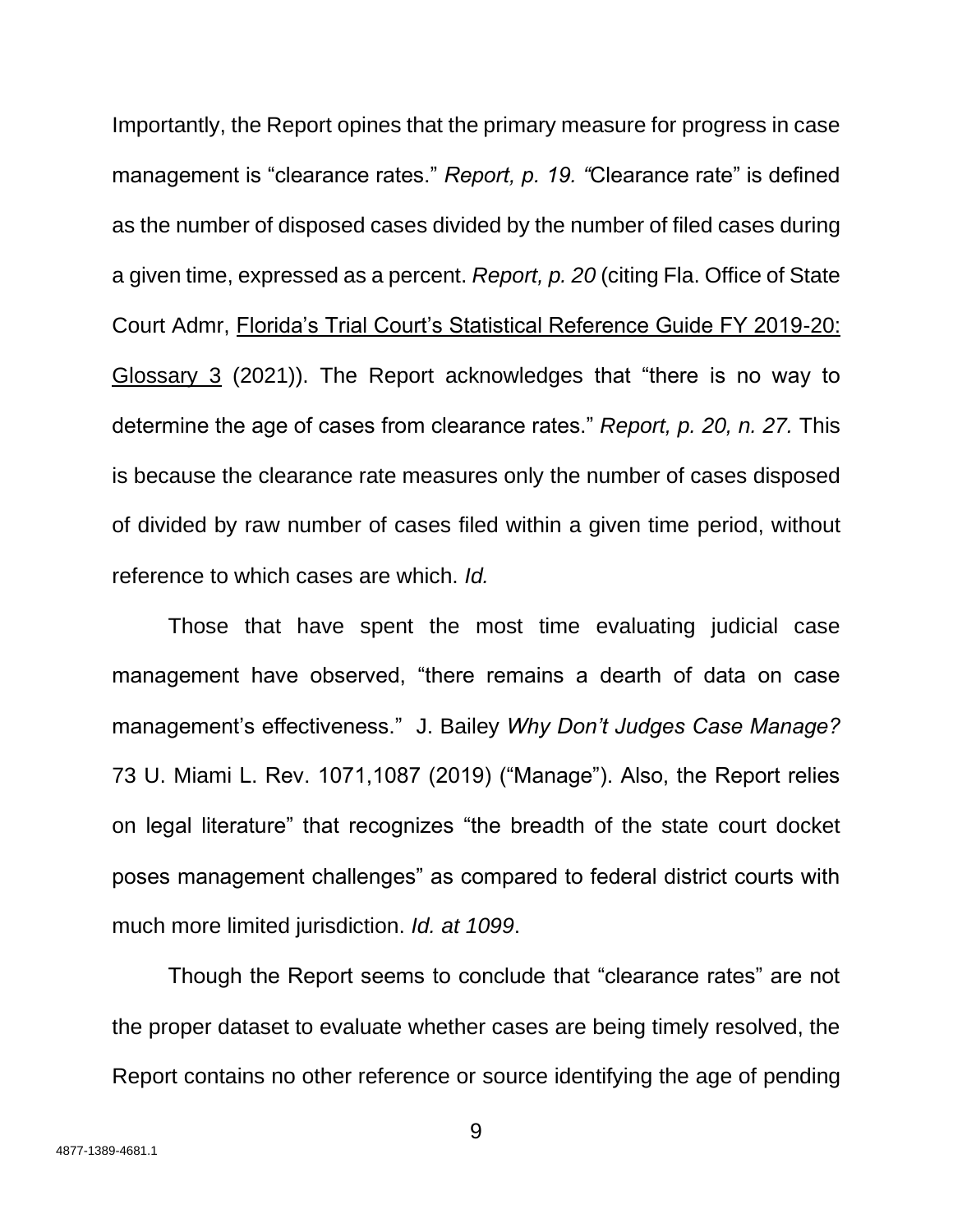cases. *See Report, p. 19, n. 25.* The data apparently available to the Workgroup was seemingly out-dated and therefore "confounded" by the inclusion of mortgage foreclosure crisis figures. *Id. at 21.* Therefore, it is not clear what the Workgroup's recommended goal is regarding timeframe for disposition of other than time frames already included in Rule 2.250(a). The Report does not elucidate to what extent there may be a temporal problem of clearing cases from dockets that have unacceptably aged due to the shutdowns that followed the outbreak of Covid.<sup>2</sup>

Importantly, the empirical data that has been shared by those commenting have shown that the perception of more cases pending due to deficient case management, is just that, perception. *See 4th Report, p. 5.* 

<sup>2</sup> TLS reviewed the "clearance rates" for FY 20-21 (attached as Composite Ex A) Recognizing that the Workgroup warns that clearance rates are not the proper dataset, given that there are no other datasets offered for review in the Report, TLS undertook to see whether more cases were being filed than disposed of in a given time period. With few exceptions, the circuits are disposing of cases at 90+% clearance rates, with 4 circuits exceeding 100%. Data for 2021 is only available through June 2021; the State FY runs from July 1 through July 30 of the following year. Only the First Circuit had a significantly low clearance rate. Review of the filings in the First Circuit for January through June 2021 *reflect a significant uptick in contract and indebtedness cases filed*, for the first six months of 2021. It is no surprise that the clearance rate is so low in light of the fact that nearly double the cases in those categories had been filed in those six months, giving the court system insufficient time to dispose of them. This demonstrates why clearance rates are not the proper measure for delays in administration of justice.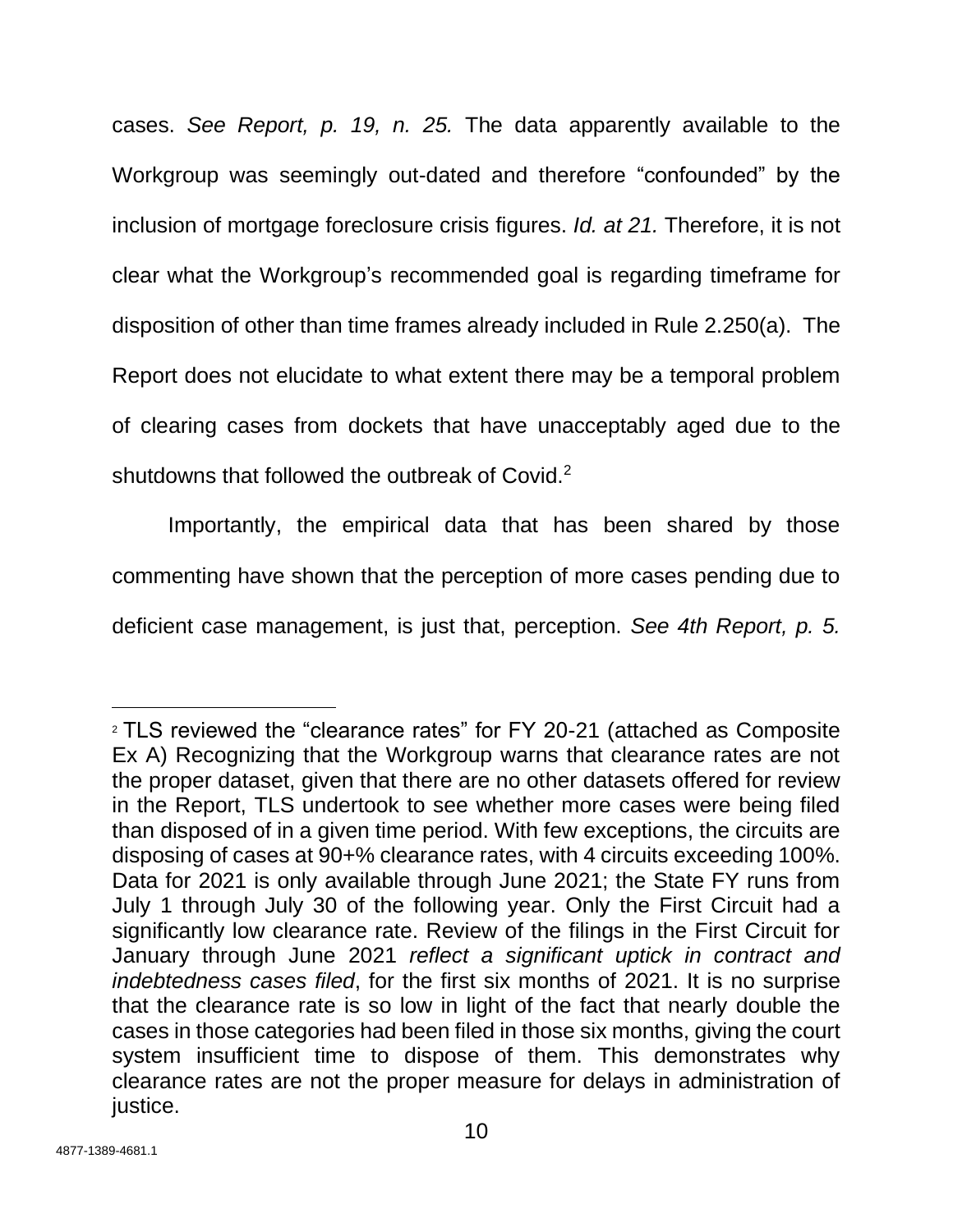("[4th Circuit has] fewer civil cases pending now than [it] did before the Covid pandemic began.") TLS recommends that data be assembled and examined to better identify the scale of civil cases that are not concluding within the timeframes contained in Rule 2.250(a), and from that dataset determine if there are trends in the cases identified and tailor case management remedies as appropriate.

## **III. TLS COMMENTS ON PROPOSED RULE CHANGES**

## **A. GENERAL OVERVIEW**

Based on surveys of its membership and of the responses from the Chief Judges of Florida Circuits, the 4th and 8th Judicial Circuits, and the Florida Civil Rules Committee, TLS comments on the proposed Rules amendments in the Report, as more completely outlined below.

To the extent the proposed Rule amendments are necessarily tied to the "differential case management" designation of a case as "Streamlined", "General" or "Complex", TLS supports certain of the Rule amendments for the General or Complex cases only. For cases such as residential evictions and other similar cases that should be characterized as Streamlined, requiring additional case management that adds unnecessary costs to the litigants and is not supportive of the stated goals of the Workgroup. *See Chief*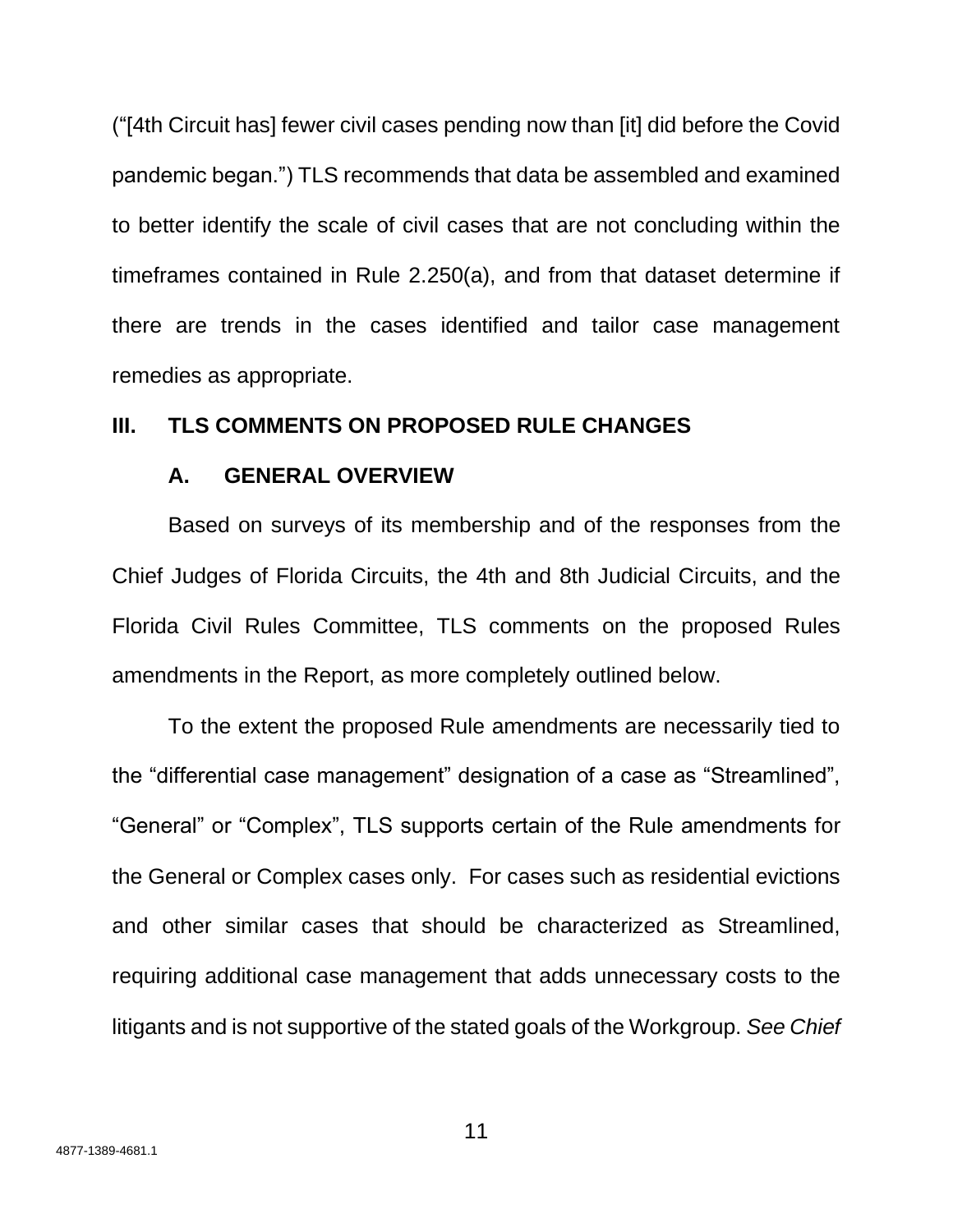*Judges Report, p. 4 (*"…county courts should be excluded from most of the case management requirements proposed.").

## **B. RULE 1.280(a) Initial Discovery Disclosure**

The new Rule 1.280(a), initial discovery disclosure will start the discovery process sooner. The Report recognizes the need for discretion of the trial court to have the authority to separately order that Initialed Discovery Disclosures should be handled in a different manner, as appropriate. *See Report, p. 152.* Therefore, this proposed Rule amendment could benefit case management for General or Complex cases.

## **C. RULE 1.280(g) SUPPLEMENTING OF DISCOVERY RESPONSES**

TLS supports this proposed change that requires a party who has made initial discovery disclosure, or who is ordered to disclose specified information, responded to interrogatories, request for production or request for admission to supplement promptly after some material respect of the disclosure is incomplete or incorrect. *See Report, p. 156.* This change will curtail the need for multiple rounds of discovery requests and responses and should generally expedite the discovery process. The Chief Judges also support this Rule change. *See Chief Judges Report, p. 2.* Also, TLS supports imposition of sanctions for failure to comply *as being an option* but not mandatory. *Id.* TLS does not support re-lettering this rule from 1.280(f) to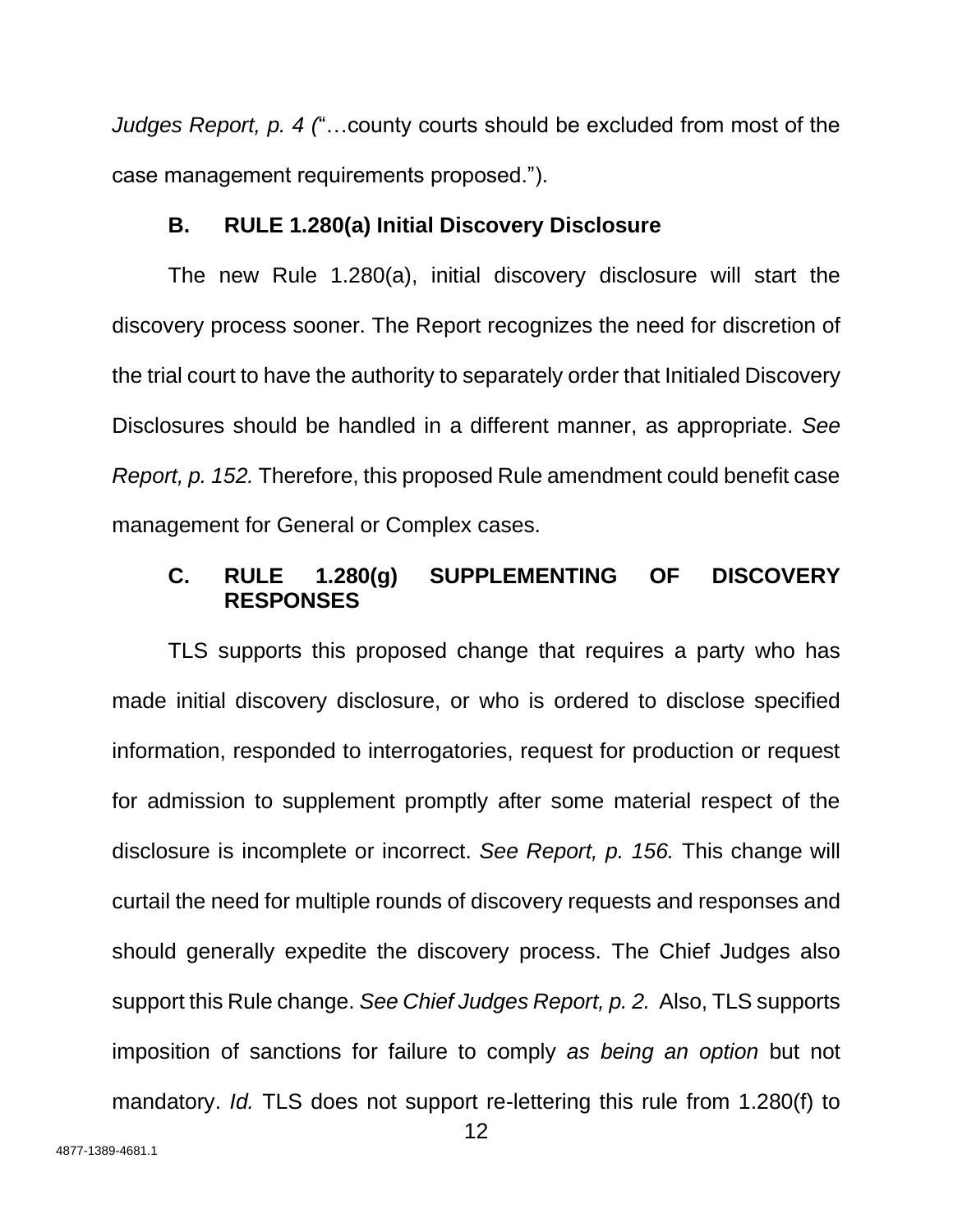1.280(g). This will lead to unnecessary confusion in researching the precedent on this Rule. The proposed Rule amendment should remain as Rule 1.280(f).

## **D. Rule 1.440- "At Issue" Rule**

TLS supports the Rule change that eliminates the "at issue" prerequisite requirement in order to set trial. The Chief Judges also support this change. *See Chief Judges Report, p. 2.*

## **E. Rule 1.200 Case Management**

The Report states that "encouraging active case management… should translate into enhanced access to the courts." *Report at p. 28; see id. at 129-140.* The Report concludes that more active management reduces costs because there is an efficiency towards resolution*. Id. at 28*. In support of this conclusion, the Report cites C. Gerety, *Excess & Access: Consensus on the American Civil Justice Landscape 2, 9, 17* (IAALS 2011)(reporting survey results from ACTL Fellows, ABA Section of litigation members, NELA members and trial judges) ("*Excess")*. According to this IAALS article, discovery is the single greatest cause of unnecessary cost and delay in litigation. This article did not express a connection between early or more active judicial involvement and the reduction of discovery costs. *Id.* In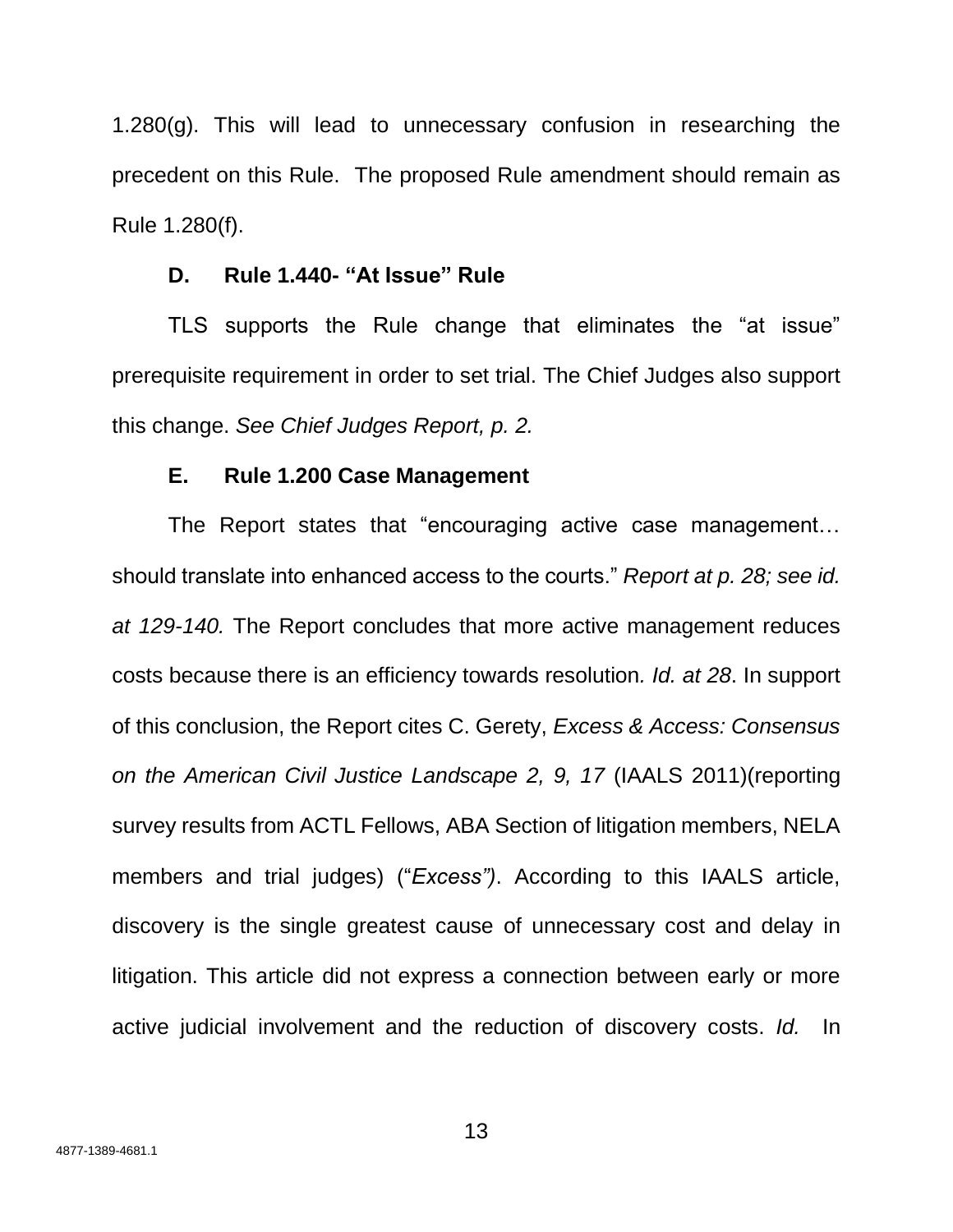*Excess,* the article makes reference to data and experience other state courts that is limited to the following jurisdictions:

- 1) Wayne County, Michigan 1929;
- 2) two California small claims courts in the 1980s;
- 3) a two-judge trial court in Campbell County, Kentucky, and ;
- 4) Colorado Civil Access Pilot Project 2012 sunsetted in 2015.

In addition to the fact that these instances were very limited in their application and timeframe, the experiences in these jurisdictions reported mixed results on case management as a result of these pilot programs. *Report, pp. 44-49.* Because of the early timeframes of these studies, the results studied could not evaluate electronic discovery, which did not exist for the most part during the period studied. Thus, even though the *Excess* article was published in 2011, eleven years ago, the database was much older than 11 years, making it difficult to draw logical parallels with case management issues facing Florida courts today.

Rule 1.280(d), Florida Rules of Civil Procedure already addresses limitations on discovery of electronically stored information. The Report does not recommend modification or amendment of this Rule nor explain why the current Rule does not address and curtail excesses in costs due to electronic information discovery.

TLS adopts and accepts the comments filed by the 4th and 8th Judicial Circuits, and the Chief Judges, all of which conclude that changes to Rule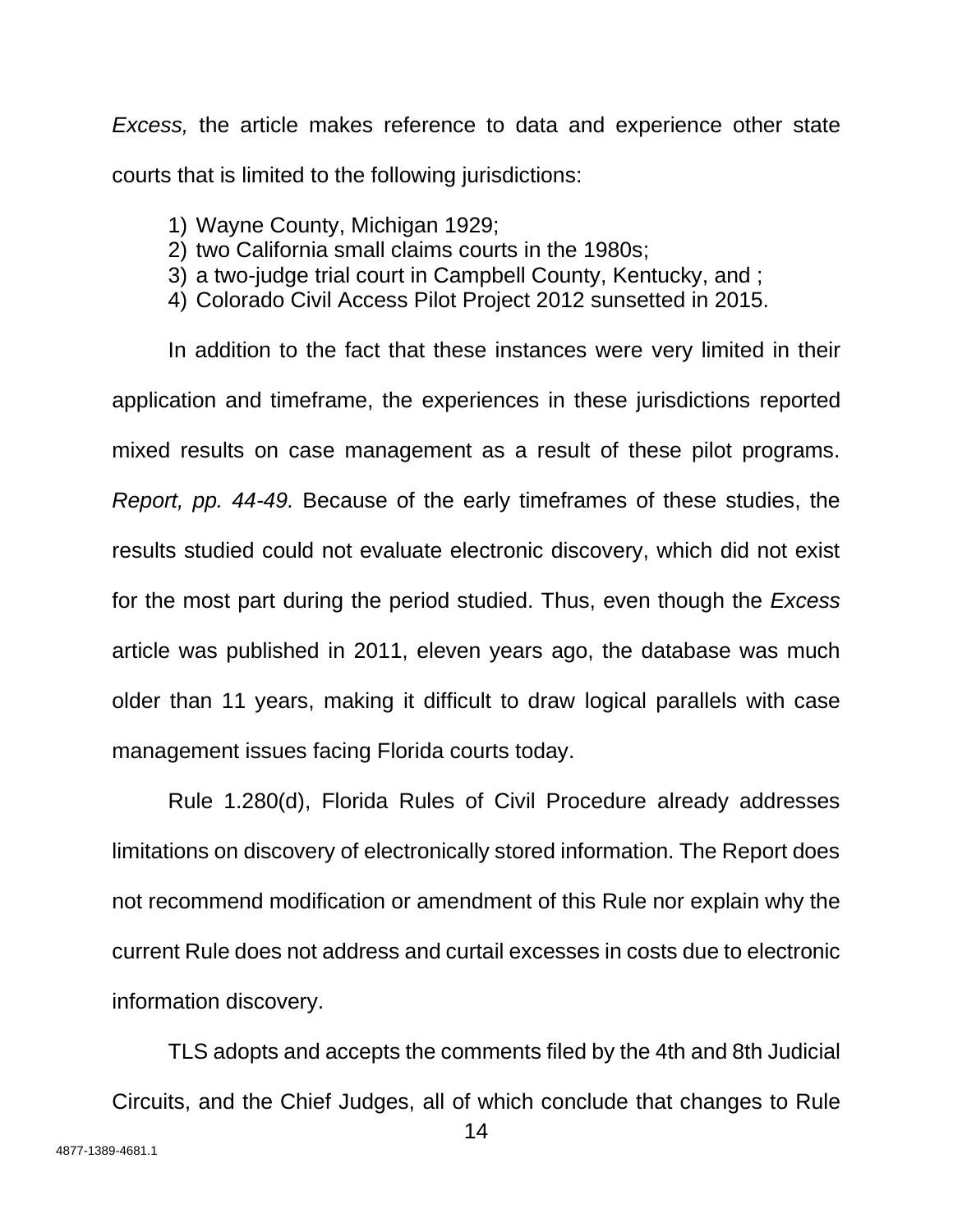1.200 are unnecessarily complex and unduly burdensome on the trial courts. If the trial court's time and energy is directed to micromanagement tasks, the result will necessarily be a reduction of the amount of court time available to address substantive issues and to effectively bring a case to final resolution. *See 4th Report, p. 19-20.* 

If implemented, the changes proposed to Rule 1.200 will require the trial court to assign each case to a case management track (Streamlined, General, or Complex) while leaving the parties with a right to request a change from the original track assignment. The time, responsibility, and management required for each case is dictated by the Rules relative to the particular track. For example, Rule 1.200(e)(3) will increase the responsibility of parties in "General" track cases to discuss legal issues, evidence, anticipated additional pleadings, confidentiality issues, depositions, inspections, examinations, electronic discovery issues, alternative dispute resolution, and more. The changes also require the parties in "General" track cases to identify deadlines for fact witness disclosure, expert witness disclosure, discovery, motions, amendments to pleadings, *Daubert* motions, alternative dispute resolution, and trial. The identification of issues and deadlines are required to be set forth in a joint case management report and a proposed case management order prepared by the parties. In addition, the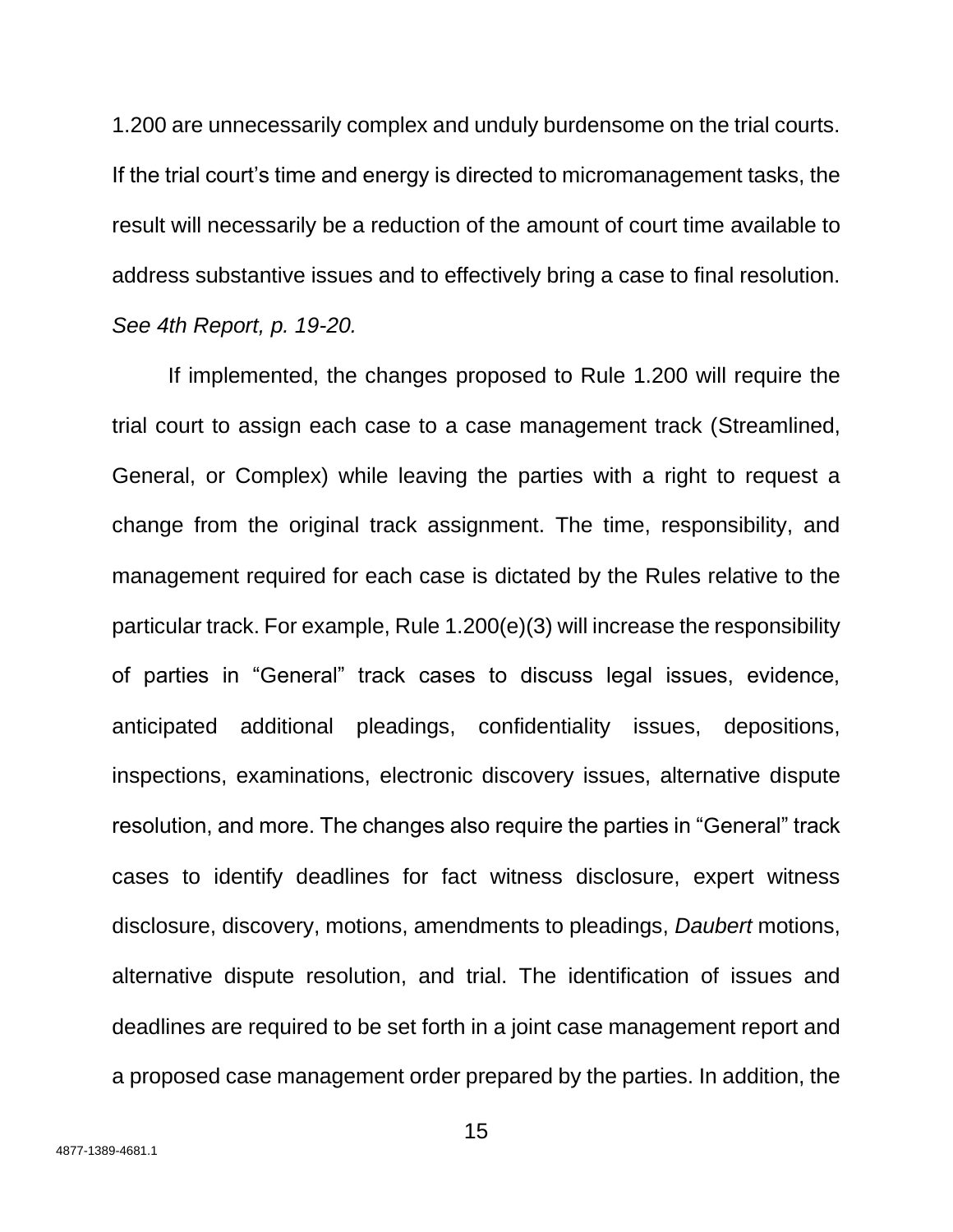parties will have a continuing obligation to file updated joint case management reports or statements identifying outstanding motions and issues prior to each case management conference.

If adopted, the trial court is only permitted to extend deadlines for good cause. If an extension of a deadline will affect another deadline, the parties may not extend the deadlines by agreement. Instead, the parties must seek an amendment to the case management order and show "extraordinary unforeseen circumstances." And, if a party is unable to comply with one or more provisions of the case management order, that party is required to immediately file a motion for a case management conference laying out the issue and proposed remedy. Substantially more hearing time will be required to deal with these new requirements; this is predicted by those in the judiciary offering comment, all of which result in far greater expenses for litigants. *Id. at 19.*

Finally, the new Rule 1.200 prohibits parties from re-opening discovery if a trial is postponed from the period it was originally scheduled by the case management order. If a trial must be continued, it will be reset to the next available trial period with no further activity, absent leave of court.

For these reasons, TLS opposes these changes.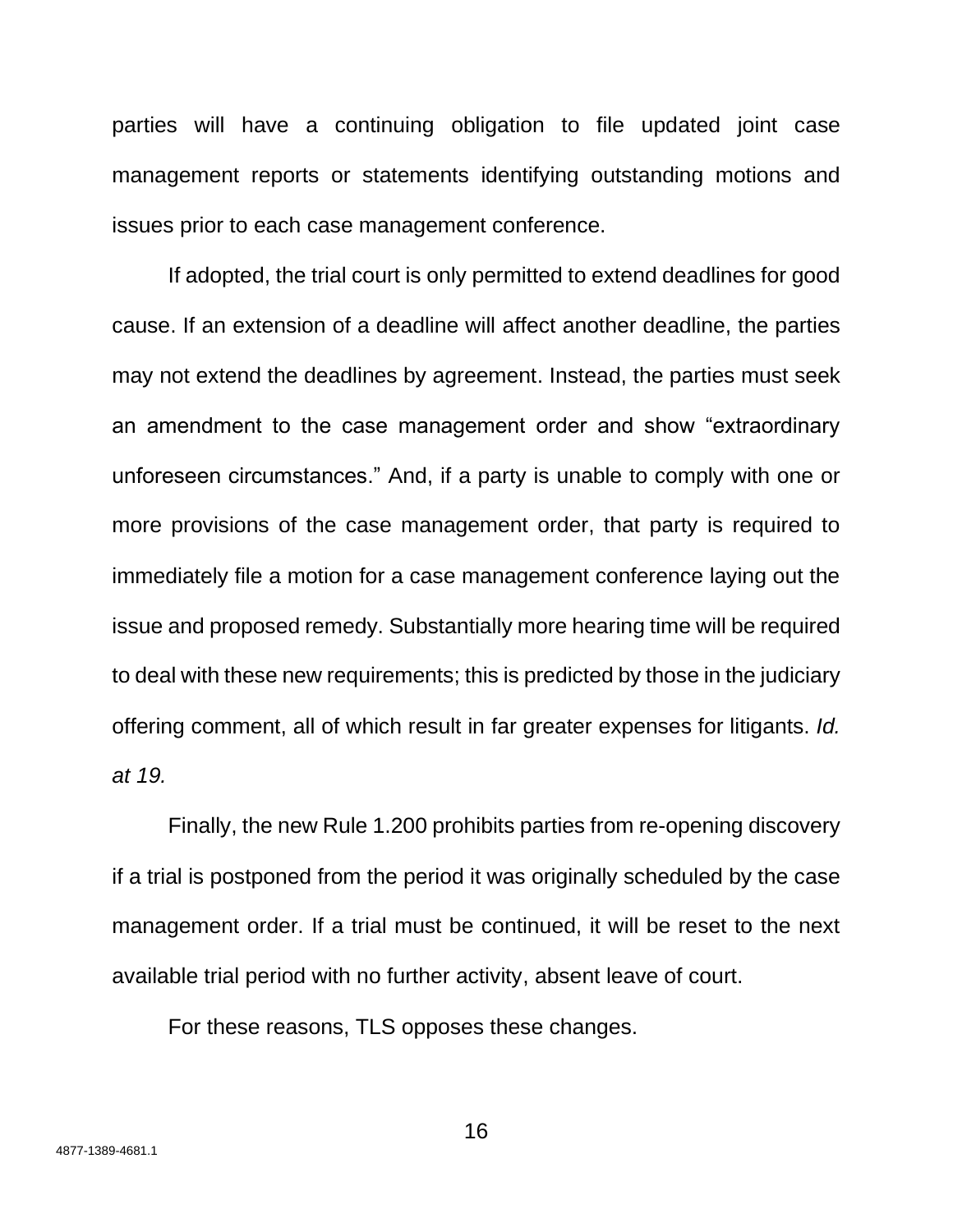## **F. Rule 1.420(e)(3) Failure to Prosecute**

TLS neither supports nor opposes this proposed Rule change, reducing the amount of time after which a case is subject to dismissal for failure to prosecute. Because this Rule change affects TLS membership disparately, TLS cannot comment.

## **G. Rule 1.460- Continuances**

TLS opposes these Rule amendments because the significantly modified proposed continuance Rule puts additional time burdens on trial courts (requiring more detailed orders, more conferral with the parties and other judges, etc.) without providing additional resources and manpower (or any flexibility) to accomplish the additional work. The proposed modification changes the Rule from one in which there is a presumption in favor of a continuance to a presumption against a continuance and removing most discretion and flexibility from the judges. Every case is different and a more flexible system is needed.

Additionally, the Rule will increase motion practice by not allowing the parties to reach agreements between themselves. If both sides agree to a continuance, that should be afforded due weight. In contrast, the existing Rule became too lenient in practice, resulting in the granting of continuances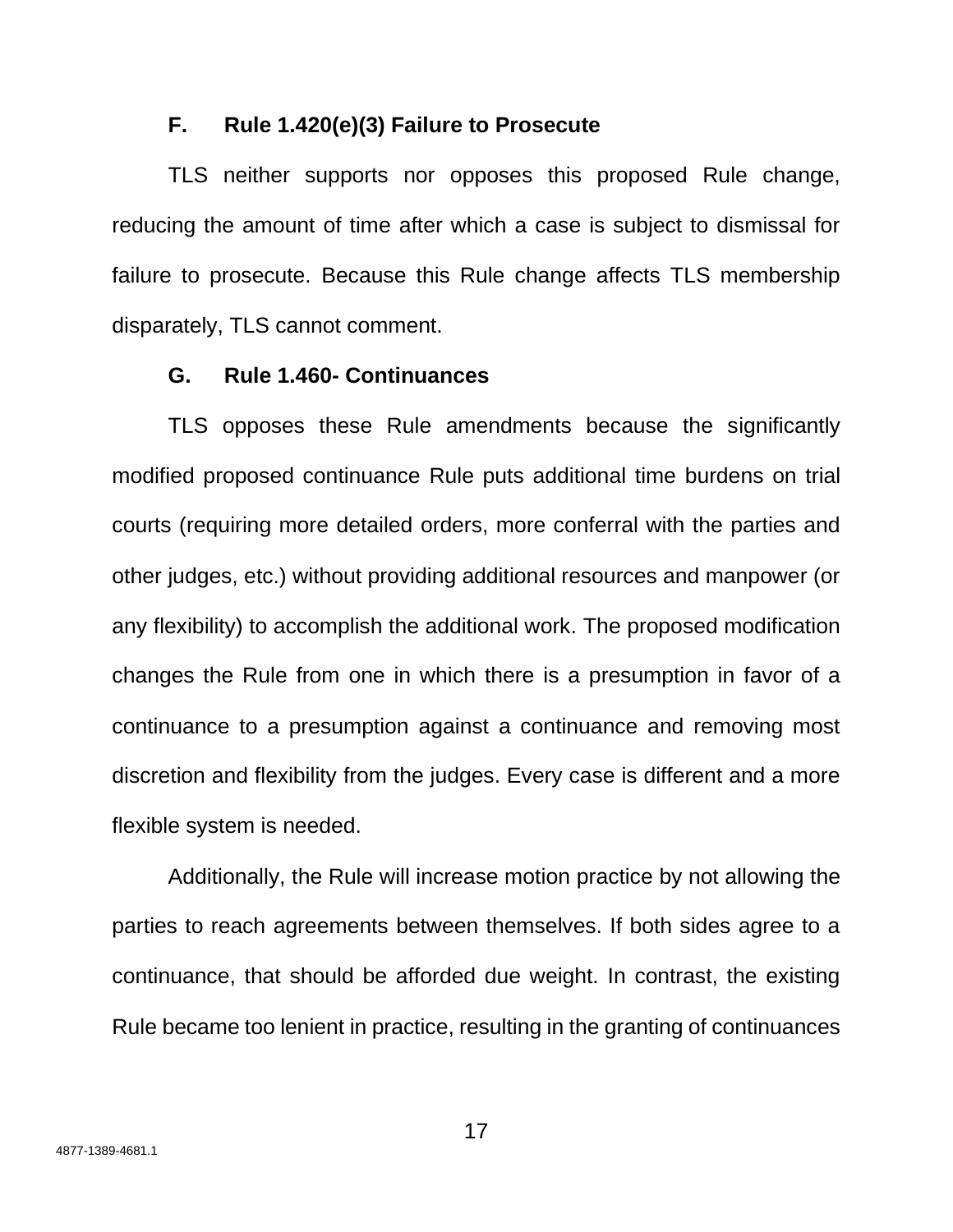in instances when they were unopposed. Yet, the proposed new Rule militates too heavily in the opposite direction.

Rule 1.460(b)(5)(F) precludes parties from using trial conflicts (e.g., another trial in which counsel is involved scheduled for the same day) as the basis for a continuance and requires the two presiding judges to resolve the conflict – this will also result in more judicial labor and will likely result in trials being stacked back to back, which is not good for attorney well-being and work/life balance. If no resolution is reached between the two "presiding judges", the trial lawyer is left with the ultimate ethical dilemma, having to prefer one client over another.

The Chief Judges agree. *See Chief Judges Report, pp. 5-7.* As the judges report, many more civil cases will be ready to go to trial without the judges, senior judges or courtrooms to try them. *Id. at 5.* Because the new Rule does not allow for a continuance due to lack of court resources, the end result will be continuances denied even when there is no reasonable likelihood of being tried on the date set. This will add to the parties' expenses by the scheduling and re-scheduling, preparing for trial repeatedly, lining up witnesses and experts, only to have the case roll to another docket. *See id. at 5.* 

18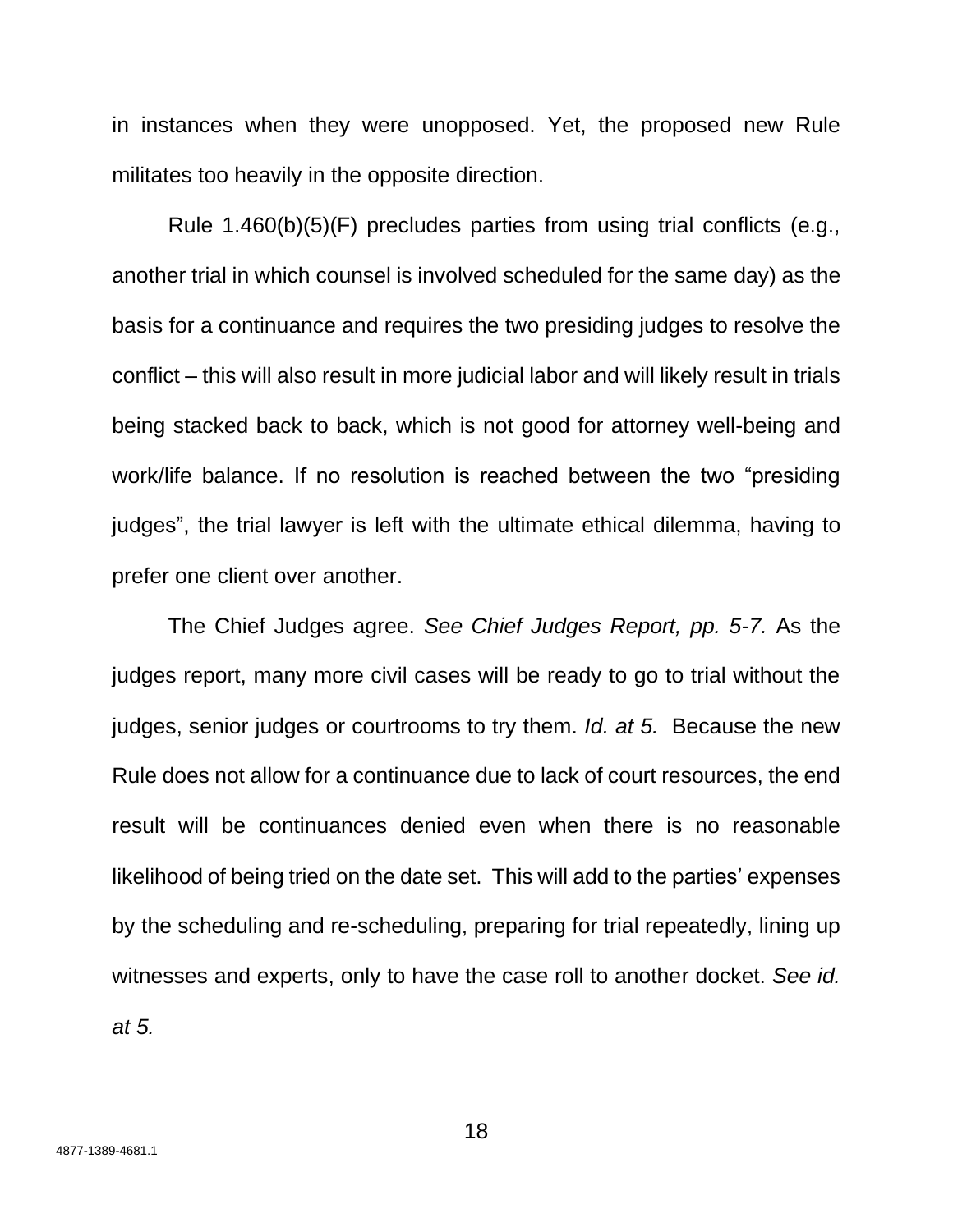Additionally, there is no discretion for the trial court to grant a continuance if there is an emergency issue with a witness upon which a party relies. *See 4th Report, p. 23.* Also, the Report does not cite to any empirical data showing that the current Rule 1.460 is broken, ill-used or ineffective.

One favorable change is that the proposed rule requires that trial dates be set in collaboration with the parties, rather than being unilaterally set by the judge. TLS membership also believes the parties, and their counsel would be more favorably served if the trial court routinely set trials for more specific dates rather than multi-week dockets.

## **H. Rules 1.160, 1.161 and 2.215-Motion Practice**

TLS supports the *intent* of the proposed amendments to Rules 1.160, 1.161 and 2.215, but not the amendments as drafted. The Workgroup has proposed a Motion practice that is more sophisticated and follows the federal system in large part. However, without the funding needed to provide trial judges with access to law clerks, the application of the Rule changes will not only fall flat, but instead create a system that curtails oral argument for motions in favor of courts ruling based on the written submissions will actually *increase* the judicial labor because trial judges will not have the benefit of oral advocacy to synthesize the issues that are important to making a ruling. TLS agrees with the conclusions reached by the Chief Judges and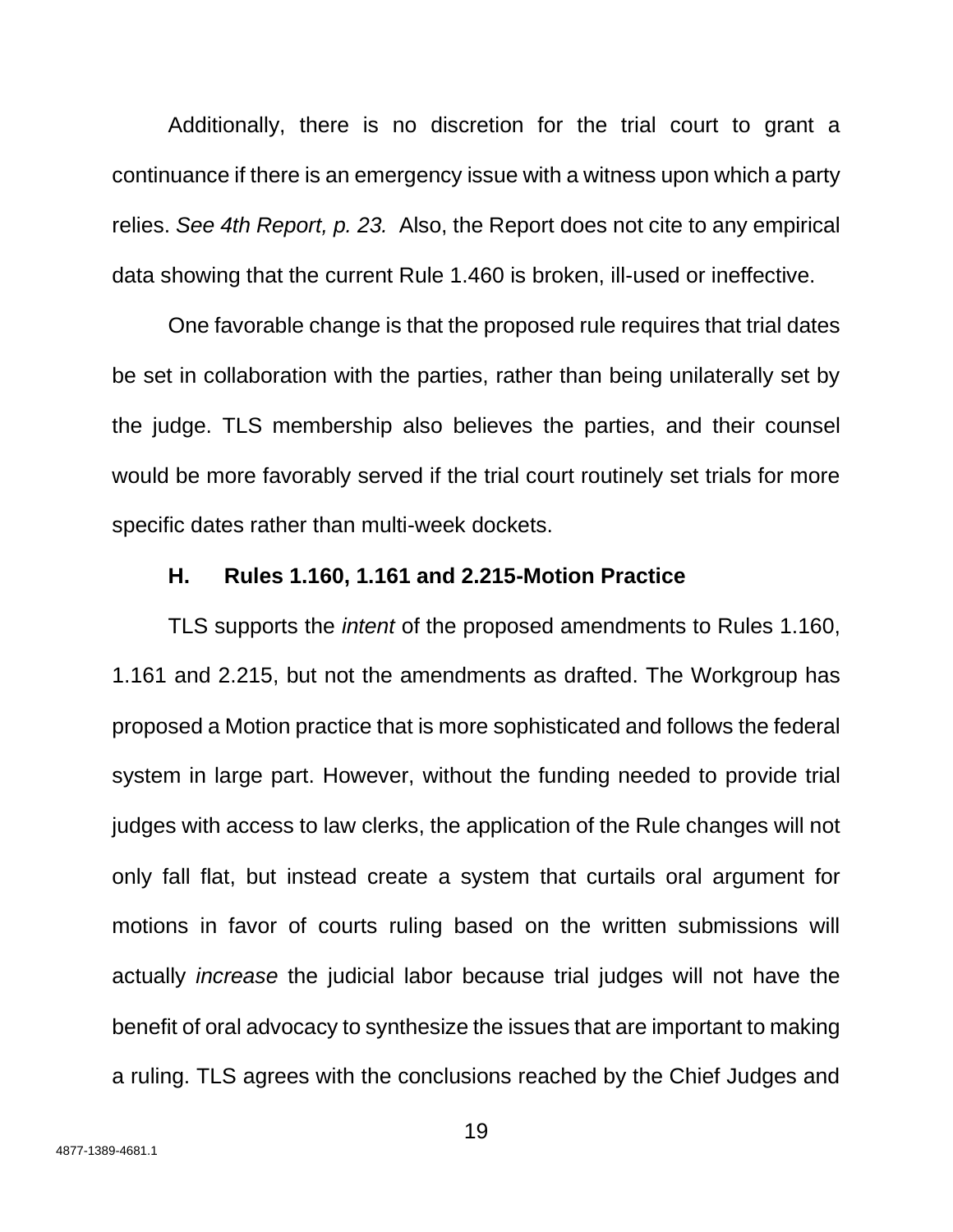4th Judicial Circuit on this point. *See CJ Report, pp.3-4; 4th Report, p. 14 ("These rule changes micromanage the bench and the Bar and will result in much more delay in dispute, not less.).* Unlike the federal judiciary, circuit and county judges have limited full-time law clerks or other legal support staff, which is essential to support the burden shift created by requiring trial judges to rely only on written filings without oral advocacy, without advocates' identification of critical issues.

Imposition of rigid deadlines for parties' responses to motions, and for court resolution of motions, will result in an overwhelming burden on the court system, adding to, and not alleviating, the caseloads. As expressed by the judiciary, trial judges will have difficulty using current resources and staffing in meeting the deadlines for resolution of motions. The Report recommends the creation of more, and not less, administrative work if motion resolution is not timely, i.e. trial judge self-reporting to the respective chief judges, and then additional reporting from each circuit to the Florida Supreme Court for review. As the 4th Circuit observed, "much of Rules 1.160 and 1.161 either stripped the trial court of discretion or unnecessarily codify discretion", and adds to the court's work requiring the tracking of timelines. *4th Report at pp. 16-17.* The rigid limitation requiring trial court to rule on a motion in 10 days fails to consider routine trial dockets that can take up the full complement of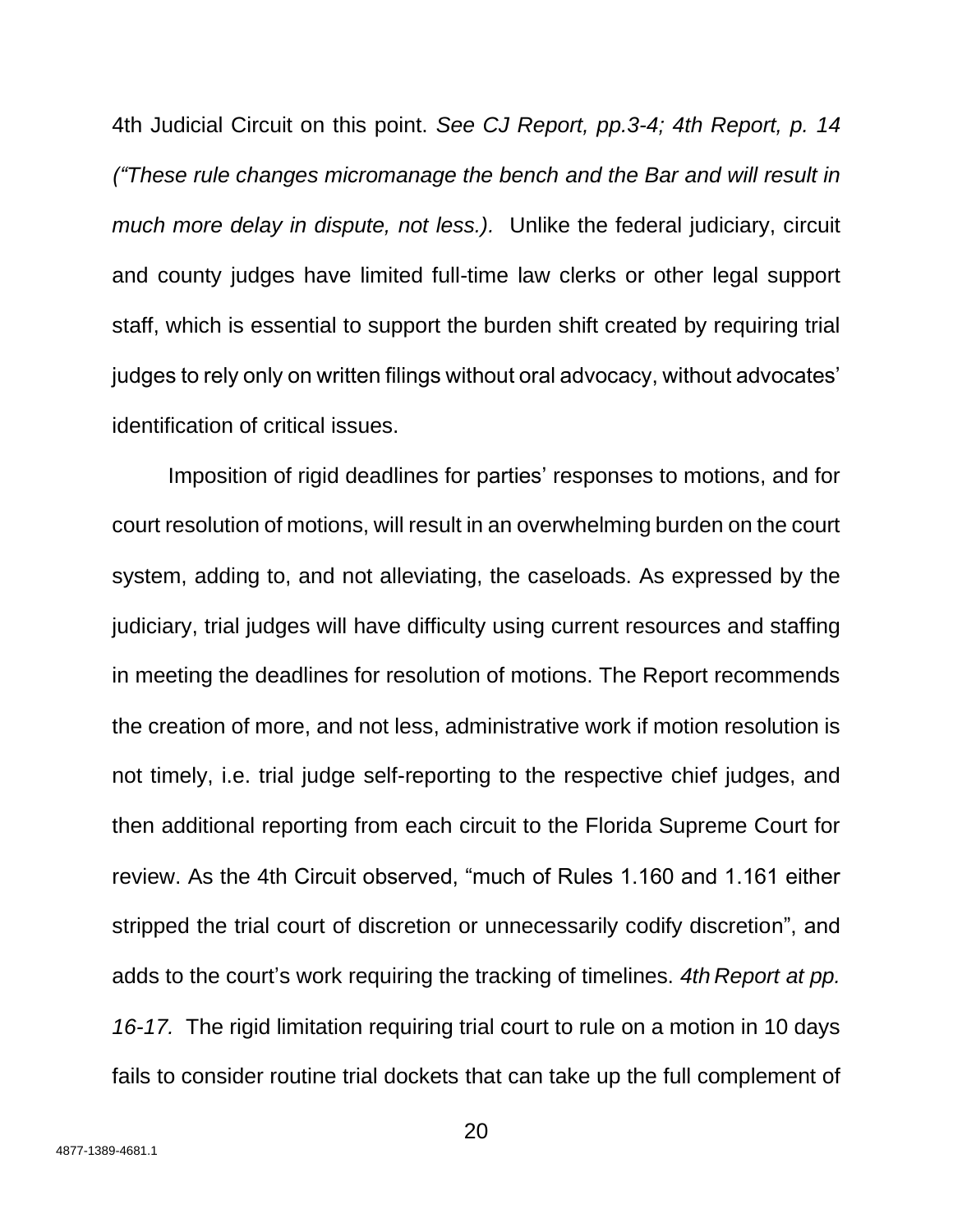10 days for the trial judge. As a result, for the judiciary, this is not a close call. These changes have been labeled by Florida judges as "staggering and counterproductive", and that would "dramatically increase workloads for trial courts." *Id. at 17.* Further, the Report points to no research or empirical data to support that motion practice is causing delays in the system.

Because these proposed Rule Amendments are more predictably going to add to case resolution and case management problems, TLS opposes these proposed Rule changes.

## **I. RULE 1.190(B)- FABRE PLEADING**

TLS agrees with the judiciary that this proposed Rule amendment is unnecessary. *See 4th Report, p. 18.* The proposed amendment addresses specificity in pleading *Fabre* parties. *Report, p. 128.* The outcome predicted is that litigants will feel the need to over-identify potential *Fabre* parties because dropping them later is allowed yet adding them later is much more limited.

## **J. RULE 1.260; 1.380 SANCTIONS**

TLS believes these Rule Amendments do not favor one sector of our membership over another, but rather have the potential of being equally harsh to all practicing attorneys. These new Rules are much more penal than it is procedural, and do not appear to address the ultimate goal of more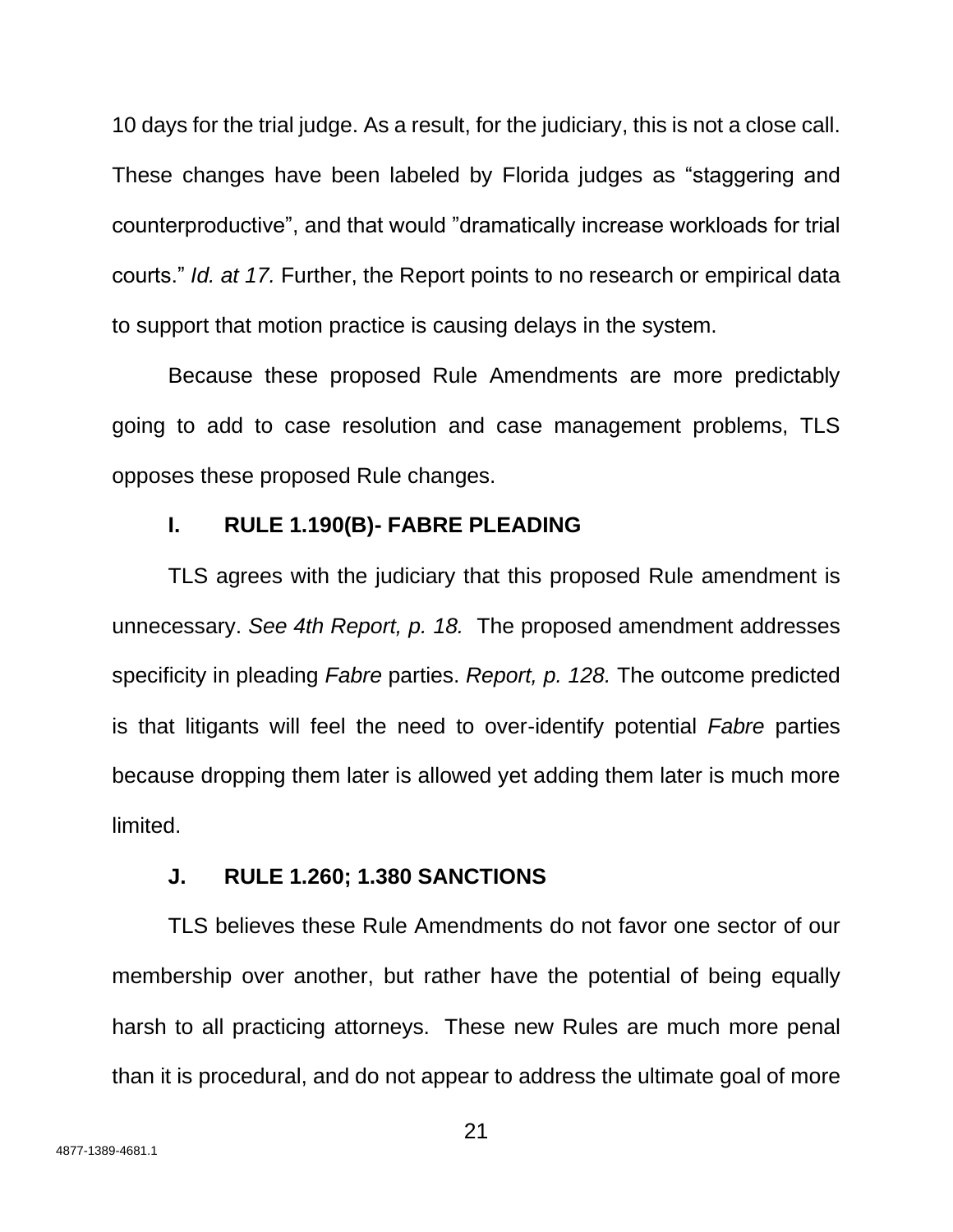expeditious case resolution. A few of the most severe and expansive proposed sanctions include: (1) requiring one or more clients or representatives to attend all future hearings; (2) refusing to allow a party to support or oppose a designated claim or defense; (3) staying further proceedings, in whole or in part, until the party obeys a rule of previous order; (4) reducing the number of preemptory challenges available to a party; and (5) finding the party or attorney in contempt of court. It also imposes a list of six separate factors a court must consider before entering an order of dismissal with prejudice or default as a sanction, one of which is finding that the behavior has been "contumacious." TLS recommends that a much higher standard be imposed before implementing some of the harshest sanctions.

Additionally, this is a stand-alone "Sanctions" section, and thus would be applicable in each and every situation, rather than the previous Rules which contain their own specific sanctions language. Also, it would appear that the primary objective of this new section would be to address attorney misconduct and lack of professionalism, rather than facilitating more expeditious litigation. In light of the Workgroup's description of this new Rule "as a reminder", it remains arguable whether or not this new section even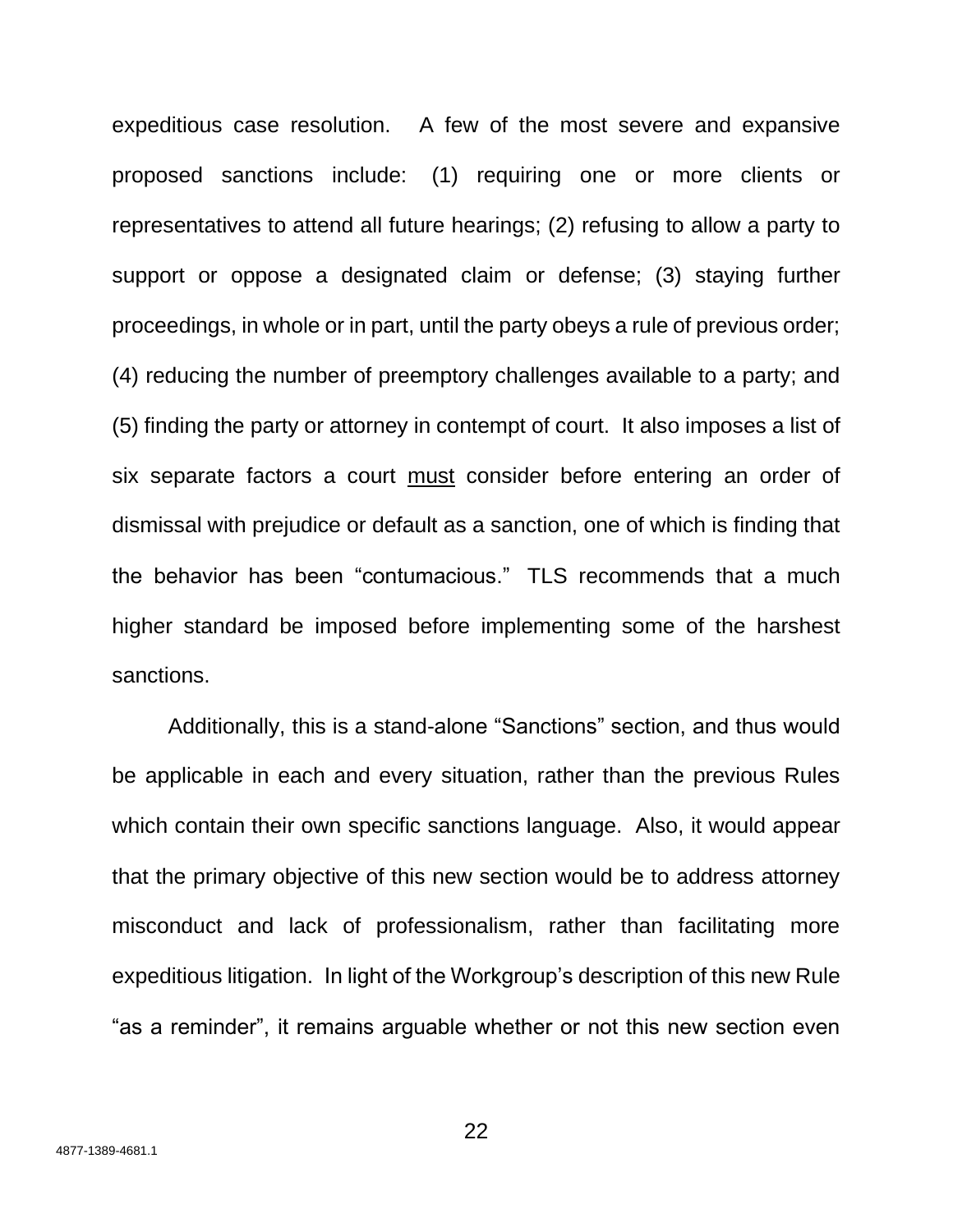belongs in these revisions. It may be that a renewed emphasis on professionalism training and requirements is more appropriate.

The Rule amendment will still require findings by the trial court in compliance with *Kozel v. Ostendorf,* 629 So. 2d 817 (Fla. 1993). *Kozel* requires the trial court make findings of fact to support the sanctions order, which necessarily means an opportunity given for an evidentiary hearing, failure of which constitutes reversible error on appeal. *See Shelswell v. Bourdeau, 239 So. 3d 707, 708-9* (Fla. 4th DCA 2018); *Bank of Am., N.A. v. Ribaudo,* 199 So. 3d 407, 408-9 (Fla. 4th DCA 2016). Therefore, in addition to the additional time constraints placed on the trial court from the other Rule amendments, evidentiary hearing time is also to be made available each time a motion for sanctions is filed. *See Report, p. 165-170. See also, 4th Report, p. 21.* 

Because these amendments do not favor better case management or resolution, TLS opposes these changes.

## **VI. CONCLUSION AND RECOMMENDATION OF A NEW APPROACH**

TLS greatly appreciates the opportunity to present comment on these very important issues that will profoundly affect all non-domestic civil cases in Florida. At stake are the interests of not only Section members and the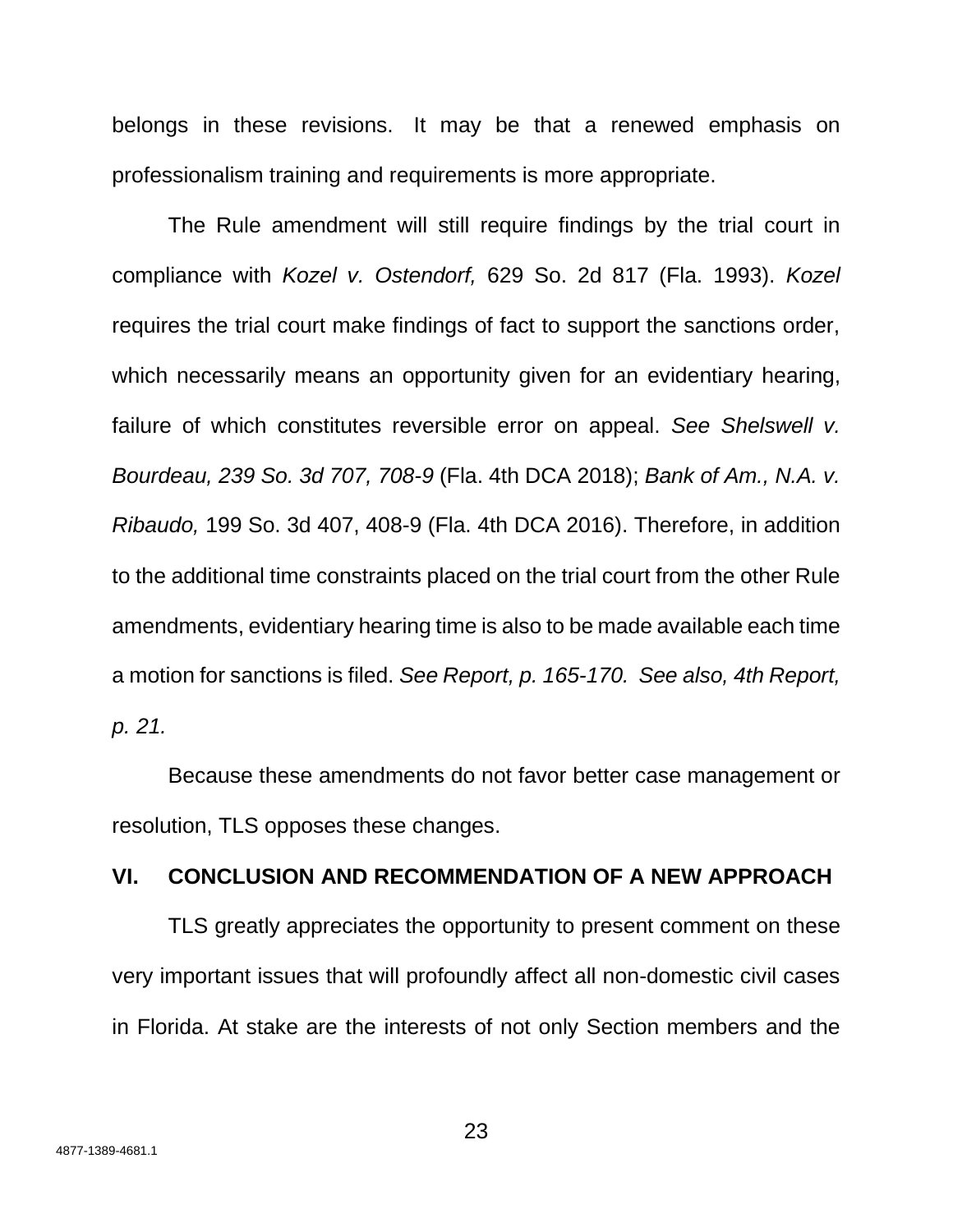Florida trial bar at large, but essentially the interests of all of the consumers of civil legal services in Florida.

One of the most significant takeaways from the publication of the Report is that numerous parties in interest have weighed in on these very essential questions and issues. Clearly, everyone who has expressed an opinion to the Court has done so earnestly and with the intent of being helpful to address the pursuit of optimum access to the courts in Florida. From this process has evolved what is perhaps a better solution.

Certainly, the circuit judges are well represented in those expressing opinions in response to the Report; and these judges have the most experience from the bench to give fair warning about the negative impact many of the proposed Rule changes will have on civil cases going forward. Amongst the comments in the report of the 4th Judicial Circuit, explained in detail how case management works for that circuit, including how the circuit addresses problem-solving along the way when there are needs for operating procedure amendments. The 4th Circuit comments are extremely valuable to show what works, and what does not, in a circuit of its size. These comments also note what would likely not work for smaller circuits, or circuits located in other parts of the state that have historically different demographic filings of civil cases. As stated in the 4th Report, "the proposed rule changes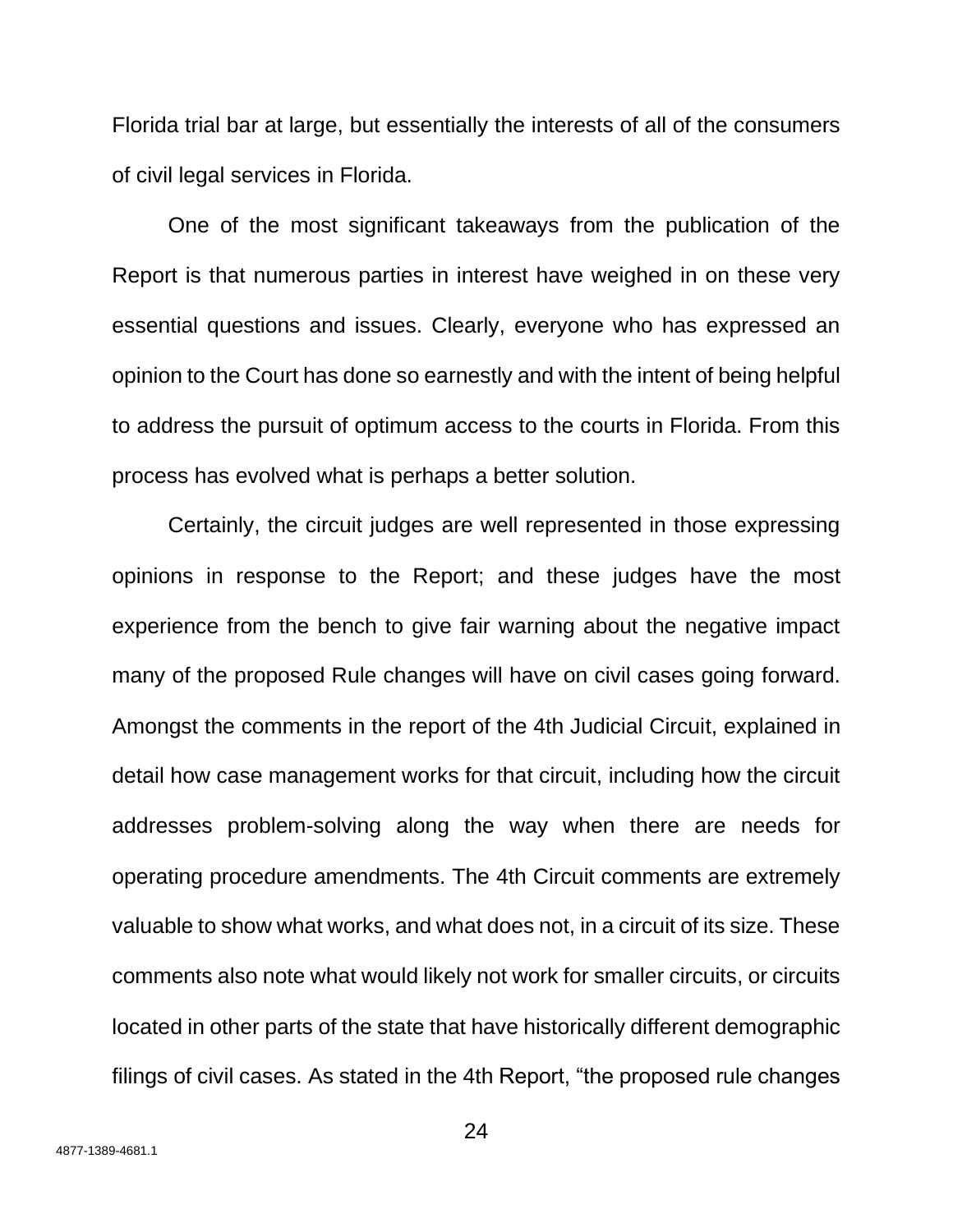will impose an unworkable 'one-size fits all' approach to case management throughout the state," and that this approach will result in less efficiency in case management and resolution of civil cases. *4th Report at p. 6.*

Florida has been a leader in developing judicial resources and creating case management vehicles as useful tools for the varied circuits throughout the state. The Florida Conference of Circuit Judges hosts and sponsors the Florida College of Advanced Judicial Studies ("Judicial College"), which is a comprehensive continuing judicial education program attended by Florida's appellate and trial judges, as well as its general magistrates and civil hearing officers. This forum, together with the Florida Judicial College, could serve as a research and development solution to the implementation of the proposed Rule amendments wholesale.

TLS well-recognizes there are a number of esteemed and seasoned jurists that constitute the members of the Workgroup, and the individual experiences of their trial experience have been, no doubt, essential to the development of the Report. However, the overwhelming expressed concern reflected in the filed comments of the Chief Judges of the Circuits, as well as the 4th and 8th Judicial Circuits demonstrate that the aspirations contained in the Report of moving Florida civil trial practice toward a more strictly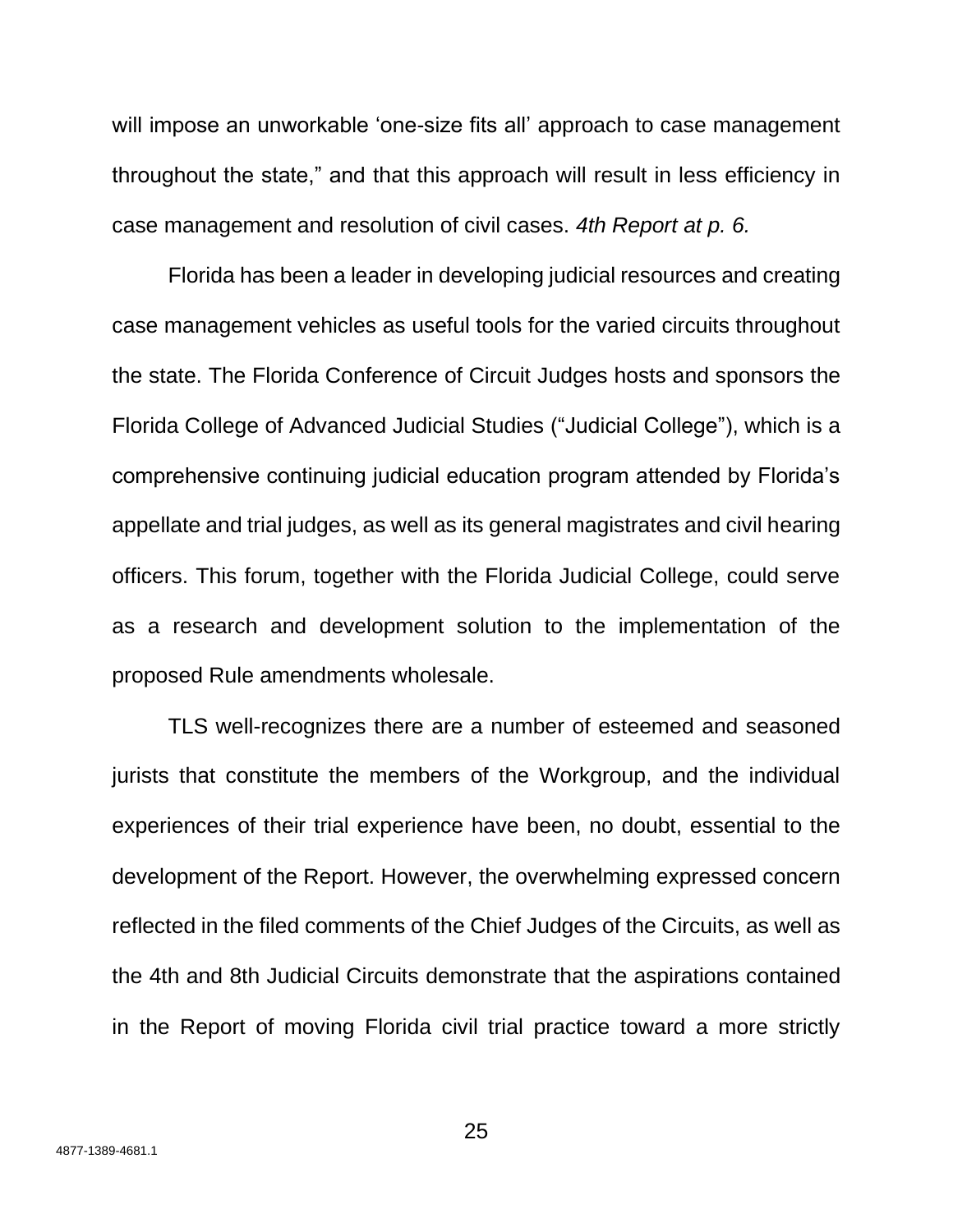regulated federal-type practice is largely un-workable in light of the disparate resources available to state court trial courts versus federal district courts.

Protecting the rights of parties who are expecting, and deserve, a wellrun court system is paramount. As an untested lab experiment to be implemented across the board, the recommendations of the Report could, and likely will, result in moving away from the overall goal of effective case management and timely case resolution. TLS requests this study and Report be remanded to the Judicial College for thorough review and revised report.

# **CERTIFICATE OF SERVICE**

The undersigned certifies that a copy of the foregoing was furnished

via the Florida Courts E-Filing Portal on this 31<sup>st</sup> day of May, 2022 to:

Hon. Robert Morris, Chair **Hon. Jennifer D. Bailey** 2nd District Court of Appeal W. Flagler St., Ste. 635 P.O. Box 327 Miami, FL 33130-1709 Lakeland, FL 33802-0327 [mprieto@jud11.flcourts.org](mailto:mprieto@jud11.flcourts.org) Florida Bar No. 308439 Florida Bar No. 386758

Kenneth B. Bell **Thomas S. Edwards, Jr.** 215 S. Monroe St., Ste. 601 4401 Salisbury Rd., Ste. 200 Tallahassee, FL 32301-1804 Jacksonville, FL 32216-8715 kbell@gunster.com tse@edwardsragatz.com Florida Bar No. 347035 Florida Bar No. 395821

Scott G. Hawkins **Hon. Robert W. Lee** 505 S. Flagler Dr., Ste. 1100 201 SE 6th St., Ste. WW14135 West Palm Beach, FL 3340[1](mailto:shawkins@jonesfoster.com)-5950 Fort Lauderdale, FL 33301 [shawkins@jonesfoster.com](mailto:shawkins@jonesfoster.com) [robertleefl@yahoo.com](mailto:robertleefl@yahoo.ca) [Florida Bar No. 460117 Florida Bar](mailto:robertleefl@yahoo.ca) No. 500984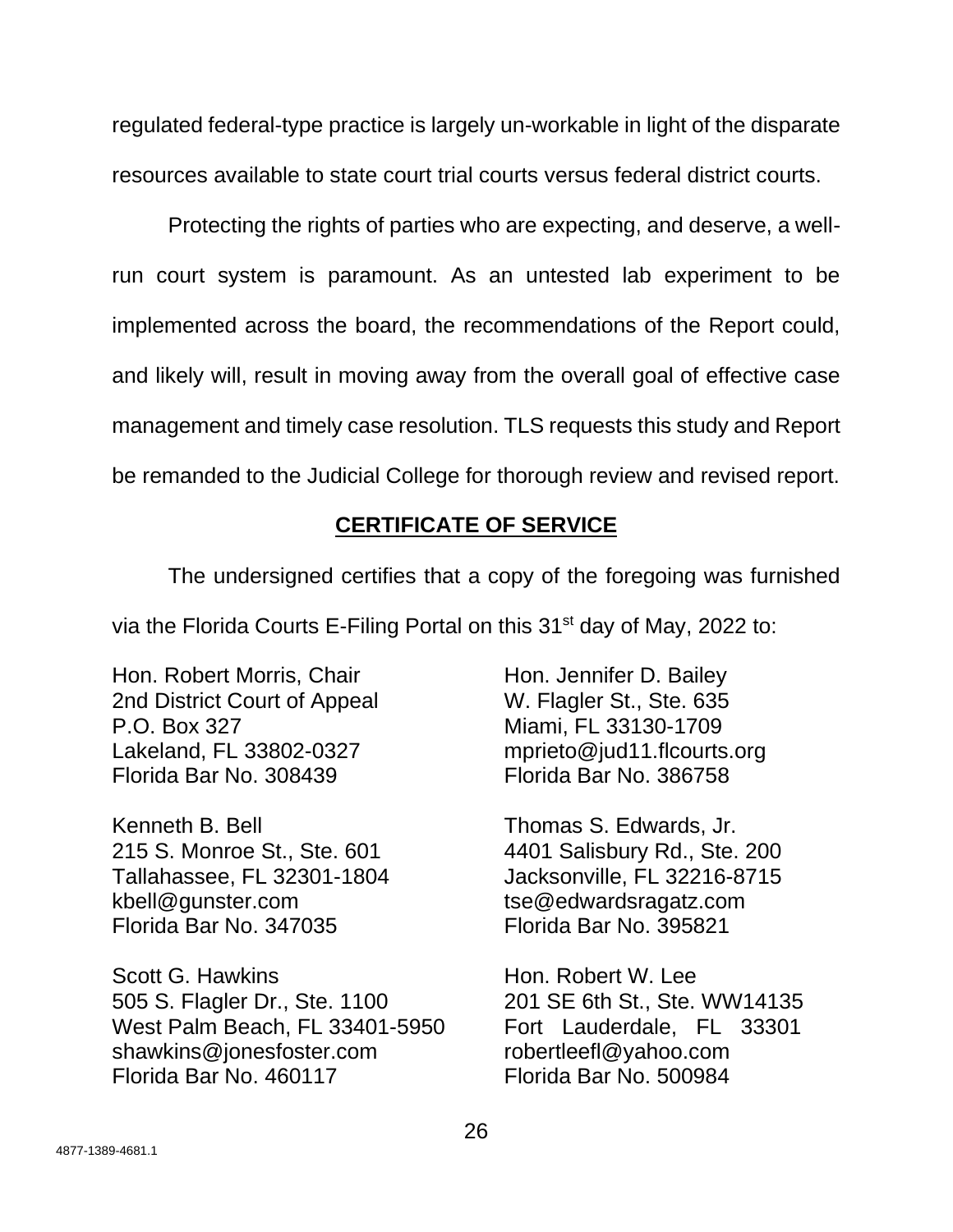Hon. Michael T. McHugh Hon. Donald A. Myers, Jr. 1700 Monroe St. 2008 2010 P.O. Box 947861 Fort Myers, FL 33901-3071 Maitland, FL 32794-7861

Hon. Christopher C. Nash Eugene K. Pettis 800 E. Twiggs St. 1 Financial Plz., Fl. 7 [nashcc@fljud13.org](mailto:nashcc@fljud13.org) epettis@hpslegal.com Florida Bar No. 135046 Florida Bar No. 508454

Tina White **Tina White** Jay W. Thomas 500 S. Duval St. 4720 Joyce Dr. Tallahassee, FL 32399-6556 Lakeland, FL 33805-8524 Florida Bar No. 108642 Florida Bar No. 11455

Ali Sackett **Mikalla A. Davis** 500 S. Duval St. 651 E. Jefferson St. Tallahassee, FL 32399-6556 Tallahassee, FL 32399-6584 sacketta@flcourts.org mdavis@floridabar.org Florida Bar No. 582700 Florida Bar No. 100529

Jason P. Stearns Kevin Stone 201 N. Franklin St., Ste. 3550 4850 N. Highway 19A Tampa, FL 33602-5821 Mount Dora, FL 32757-2008 jstearns@freeborn.com kevin@stoneandgerken.com Florida Bar No. 59550 Florida Bar No. 28516

Laura A. Roe **Fred W. Baggett** 1301 1st Ave. N. 101 E. College Ave. St. Petersburg, FL 33705-1531 Tallahassee, FL 32301-7742 laura.roe@stpete.org baggettf@gtlaw.com Florida Bar No. 92110 Florida Bar No. 125961

Florida Bar No. 968978 [don@mymediationgroup.com](mailto:don@mymediationgroup.com) Florida Bar No. 818290

Tampa, FL 33602-3500 **Fort Lauderdale, FL 3339[4](mailto:nashcc@fljud13.org)** 

whitet@flcourts.org iaythomasesquire@gmail.com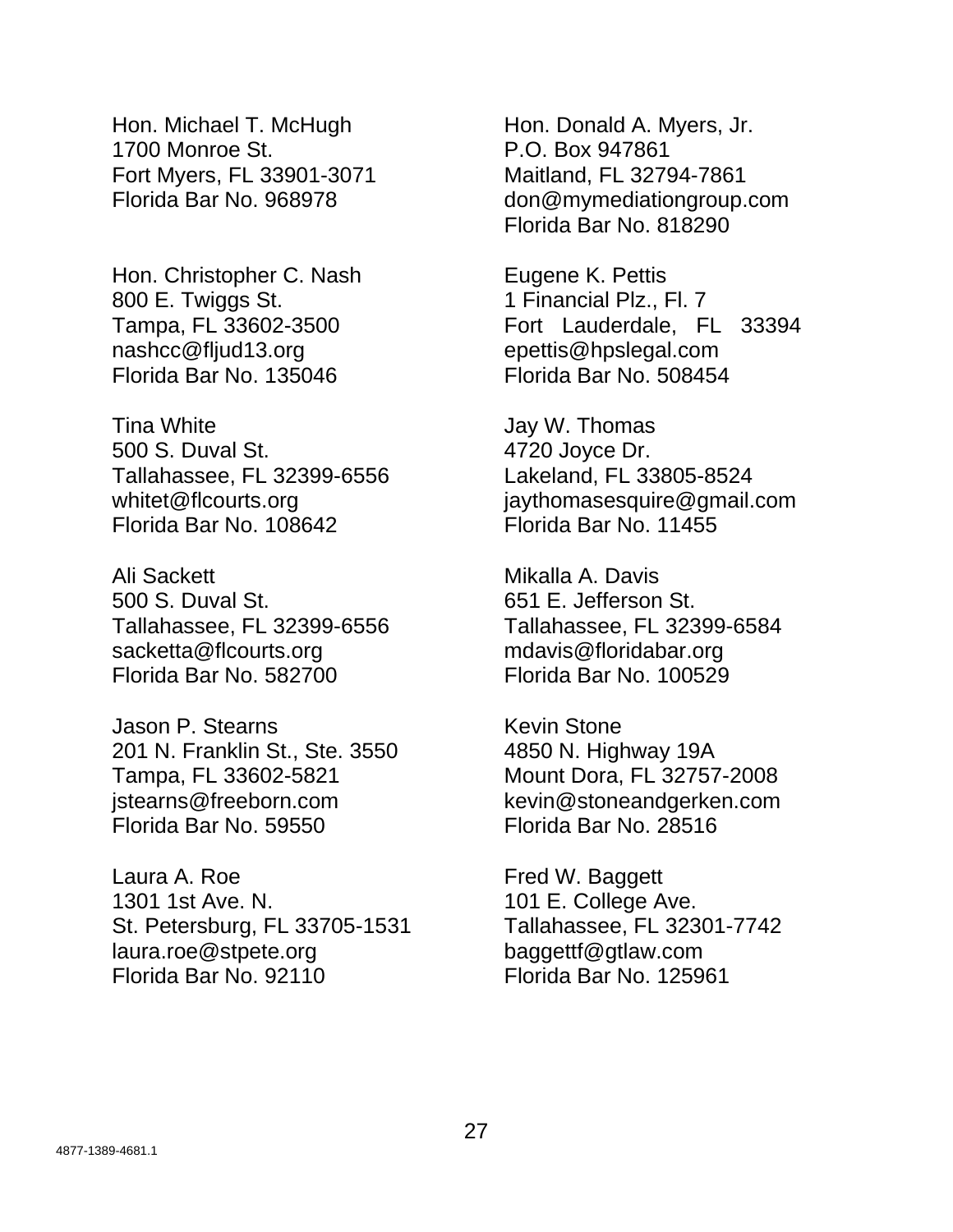J.B. Grossman Benjamin Raslavich 2120 SW 92nd Terr., Apt. 2904 2110 W. Platt St. Davie, FL 33324-6837 Tampa, FL 33606-1759 jbg@jbgpa.com ben@thekrfirm.com Florida Bar No. 147036 Florida Bar No. 102808

Hon. Thomas P. Barber Philip B. Wiseberg chambers\_flmd\_barber@ pwiseberg@wlclaw.com flmd.uscourts.gov Florida Bar No. 27233 Florida Bar No. 963070

James L. S. Bowdish Janine Q. Menendez-Aponte 759 SW Federal Hwy., Ste. 106 150 W. Flagler St., Ste. 2600 Stuart, FL 34994-2972 Miami, FL 33130-1560 jlsb@crarybuchanan.com jmenendezaponte@ Florida Bar No. 114308 insurancedefense.net

Richard H. Ford Michael S. Vitale 390 N. Orange Ave., Ste. 1000 P.O. Box 112 Orlando, FL 32801-1646 Orlando, FL 32802-0112 rford@wickersmith.com mvitale@bakerlaw.com Florida Bar No. 288391 Florida Bar No. 17136

Victoria Katz **Philip Bartlett** Culver City, CA 90230 Miami, FL 33131 Victoria.katz@aderant.com phil@bartlegal.com

Jason Gonzalez George N. Meros Shutts & Bowen Shutts & Bowen Tallahassee, FL 32301 Tallahassee, FL 32301 jasongonzalez@shutts.com gmeros@shutts.com Florida Bar No. 146854 Florida Bar No. 263321

801 N. Florida Ave. 11300 US Highway 1, Ste. 300 Tampa, FL 33602-3849 North Palm Beach, FL 33408

Florida Bar No. 84589

200 Corporate Pointe, Ste. 400 201 S. Biscayne Blvd., 28th Flr. Florida Bar No. 45318

215 S. Monroe St., Ste. 804 215 S. Monroe St., Ste. 804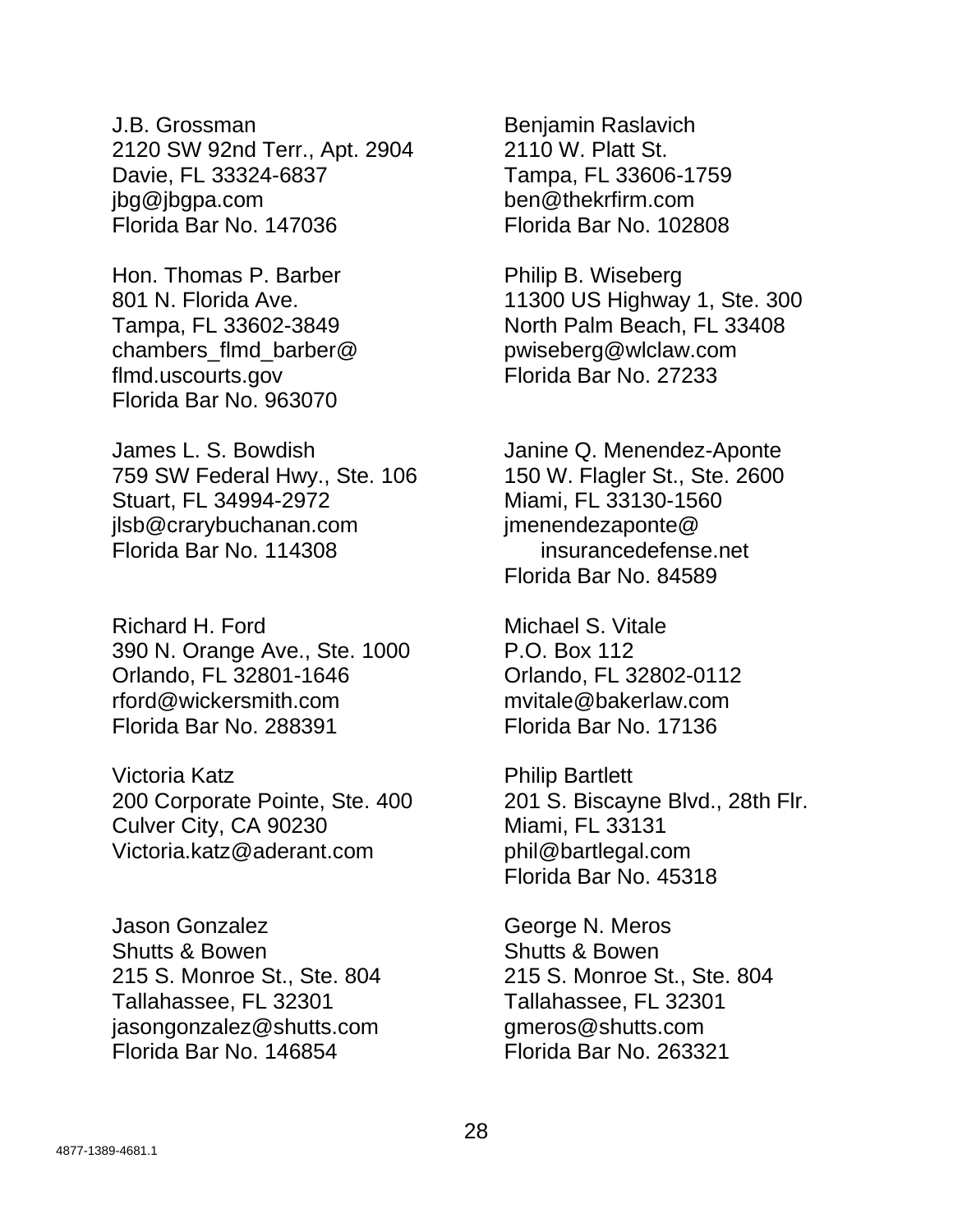Tara R. Price Spencer H. Silverglate Shutts & Bowen Clarke Silverglate, P.A. 215 S. Monroe St., Ste. 804 799 Brickell Plaza, Ste. 900 Tallahassee, FL 32301 Miami, FL 33131 tprice@shutts.com ssilverglate@cspalaw.com Florida Bar No. 98073 Florida Bar No. 769223

Damian & Valori, LLP Fourteen Judicial Circuit 1000 Brickell Ave., Ste. 1020 P.O. Box 1089 Miami, FL 33131 Panama City, FL 32401 Florida Bar No. 44417 Florida Bar No. 508365

Hon. Monica Brasington Cory L. Andrews Gainesville, FL 32601 Washington, D.C. 22036 brasingtonm@circuit8.org candrews@wlf.org Florida Bar No. 167721 Florida Bar No. 25677

Hon. Jonathan E. Sjostrom Hon. Michael S. Orfinger Second Judicial Circuit Seventh Judicial Circuit 301 S. Monroe St., #301D 125 E. Orange Ave. Tallahassee, FL 32301 Daytona Beach, FL 32114 sjostromj@leoncountyfl.gov mmacdonald@circuit7.org Florida Bar No. 816108 Florida Bar No. 814830

Francisco Ramos, Jr. Robert L. Christie Clarke Silverglate, P.A. Christie Law Group, PLLC Miami, FL 33131 Seattle, WA 98109 framos@cspalaw.com bob@christielawgroup.com Florida Bar No. 114766

Russell Landy **Hon.** Christopher Patterson rlandy@dvllp.com pattersonc@jud14.flcourts.org

Eighth Judicial Circuit Washington Legal Foundation 201 E. University Ave. 2009 Massachusetts Ave. NW

799 Brickell Plaze, Ste. 900 2100 Westlake Ave. N., #206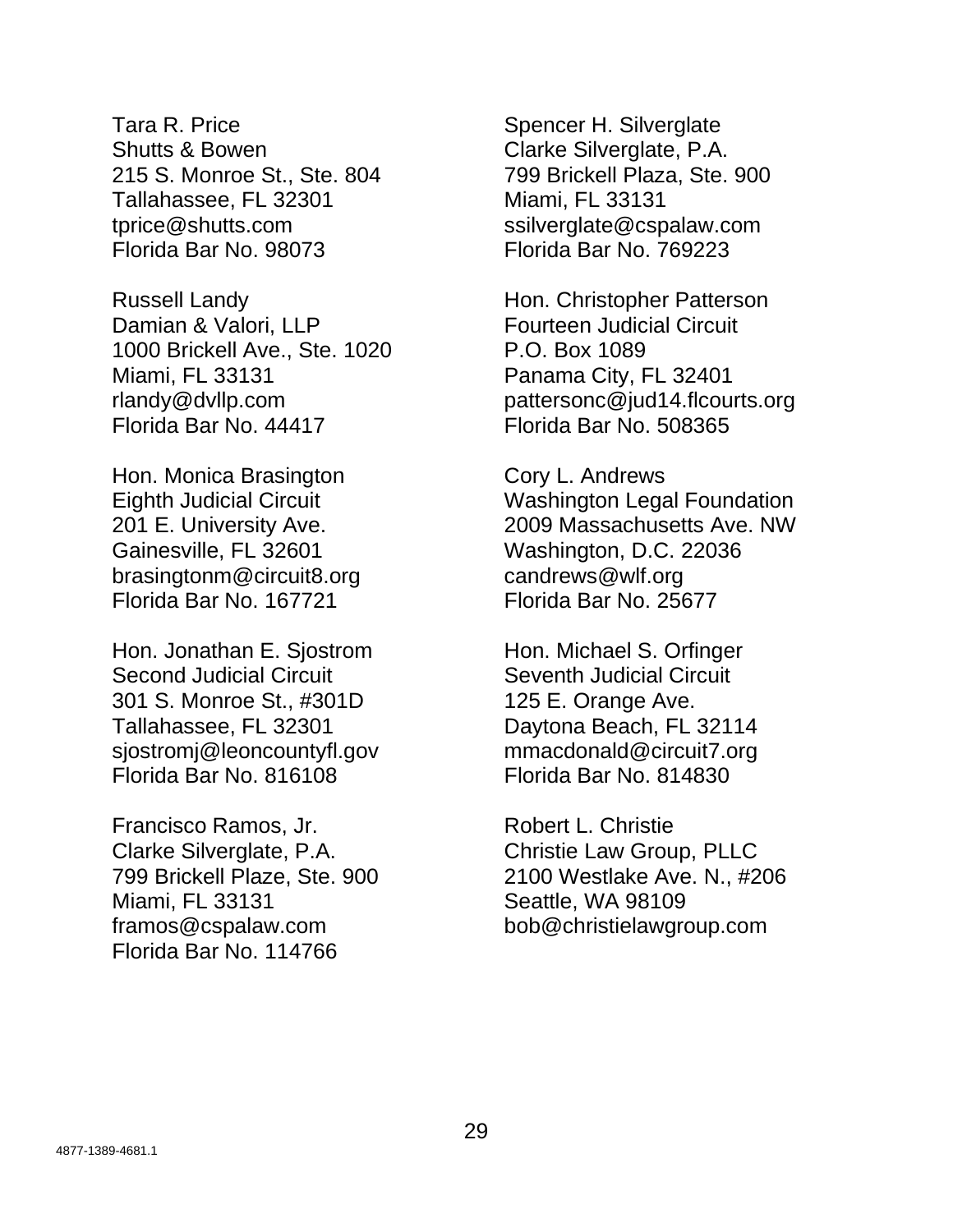David B. Alexander **Dan Cytryn** Bradford Cederberg, P.A. Cytryn & Velazquez, P.A. Orlando, FL 32803 Coral Springs, FL 33065 david@bradfordlaw.com dan.cytryn@

Kansas R. Gooden Hon. Katie L. Dearing Boyd & Jenerette **Fourth Judicial Circuit** 11767 S. Dixie Hwy., #274 501 W. Adams St. Miami, FL 33156 Jacksonville, FL 32202 kgooden@boydjen.com kdearing@coj.net Florida Bar No. 58707 Florida Bar No. 184632

Hon. Waddell Wallace **Hon. Don H. Lester** Fourth Judicial Circuit Fourth Judicial Circuit 501 W. Adams St. 501 W. Adams St. Jacksonville, FL 32202 Jacksonville, FL 32203 wwallace@coj.net lesterd@coj.net Florida Bar No. 263427 Florida Bar No. 370134

Hon. James Daniel **Hon. Roberto Arias** Nassau County Courthouse **Fourth Judicial Circuit** 76347 Veterans Way 501 W. Adams St. Yulee, FL 32097 Jacksonville, FL 32203 jprather@nassauclerk.com rarias@coj.net Florida Bar No. 959715 Florida Bar No. 313335

Hon. Virginia B. Norton Hon. Marianne Aho Fourth Judicial Circuit Fourth Judicial Circuit 501 W. Adams St. 501 W. Adams St. Jacksonville, FL 32202 Jacksonville, FL 32203 nortonvb@coj.net maho@coj.net Florida Bar No. 124397 Florida Bar No. 856746

2900 E. Robinson St. 10100 W. Sample Rd., Ste. 404 Florida Bar No. 40557 personalinjuryfirm.com Florida Bar No. 318558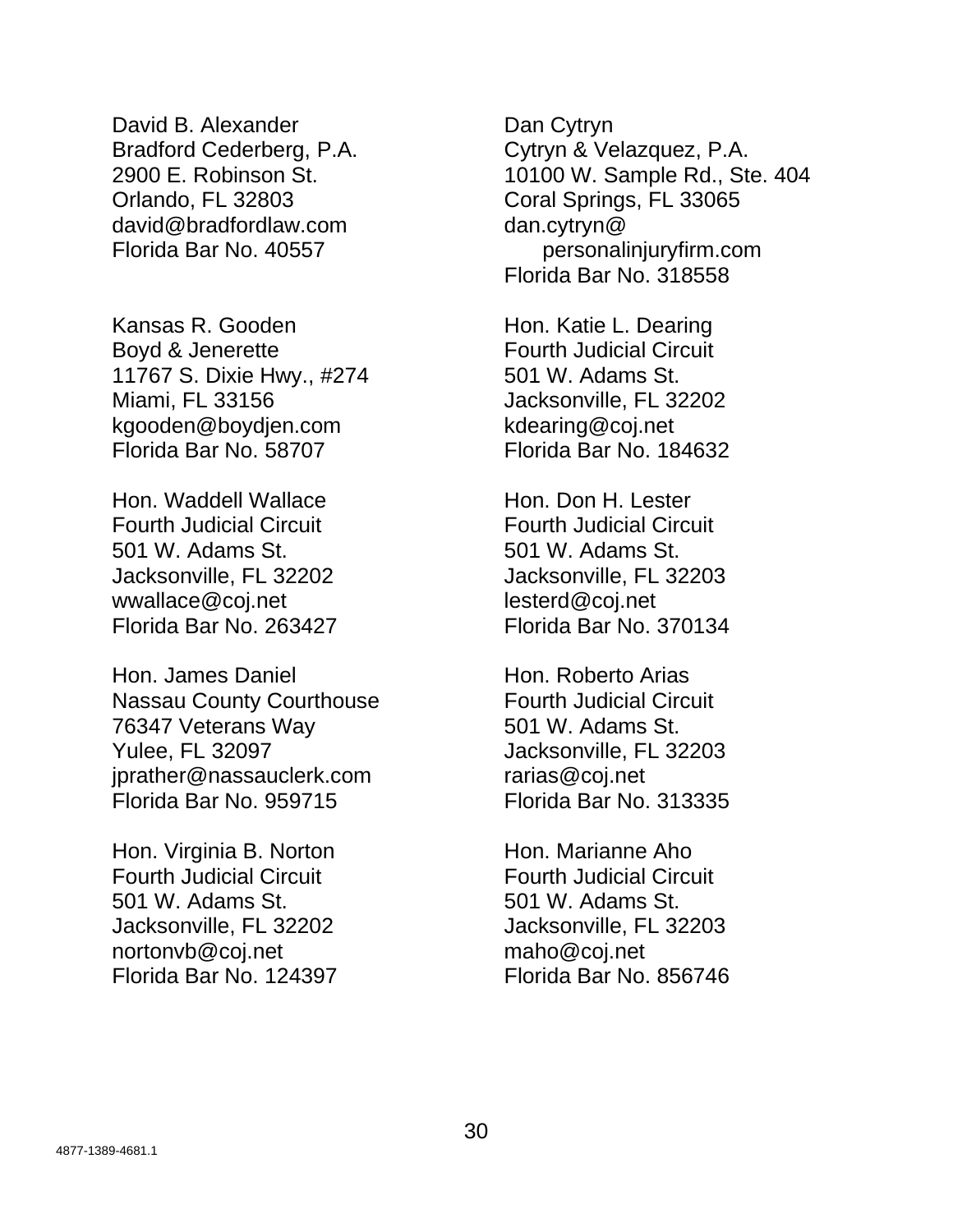Hon. Michael Sharrit Hon. Steven Whittington Clay County Courthouse Clay County Courthouse P.O. Box 1866 P. O. Drawer 1018 Green Cove Springs, FL 32043 Green Cove Springs, FL 32043 sharritm@clayclerk.com whittingtons@clayclerk.com Florida Bar No. 936073 Florida Bar No. 55972

Fourth Judicial Circuit Fourth Judicial Circuit 501 W. Adams St. 501 W. Adams St. Jacksonville, FL 32202 Jacksonville, FL 32203 rdees@coj.net branderson@coj.net Florida Bar No. 714399 Florida Bar No. 802654

Hon. G.L. Feltel, Jr. **Ashely P. Withers** Jacksonville, FL 32202 Naples, FL 34108 Florida Bar No. 993603 Florida Bar No. 15868

Jason L. Unger Craig M. Greene Gray Robinson, P.A. Kramer Green, et al 301 S. Bronough St., Ste. 600 4000 Hollywood Blvd., Ste. 485 Tallahassee, FL 32301 Hollywood, FL 33021 Jason.unger@gray-robinson.com cgreene@kramergreen.com Florida Bar No. 991562 Florida Bar No. 618421

Scott A. Cole **Hon.** Diana Lee Moreland Cole, Scott & Kissane, P.A. Twelfth Judicial Circuit 9150 S. Dadeland Blvd., Ste. 1400 P.O. Box 3000 Miami, FL 33156 **Bradenton**, FL 34206 scott.cole@csklegal.com dmoreland@jud12.flcourts.org Florida Bar No. 885630 Florida Bar No. 709867

Hon. Robert M. Dees Hon. Bruce R. Anderson, Jr.

Fourth Judicial Circuit Wicker, Smith, O'Hara, et al 501 W. Adams St. 9132 Strada Pl., Ste. 400 glfeltel@coj.net awithers@wickersmith.com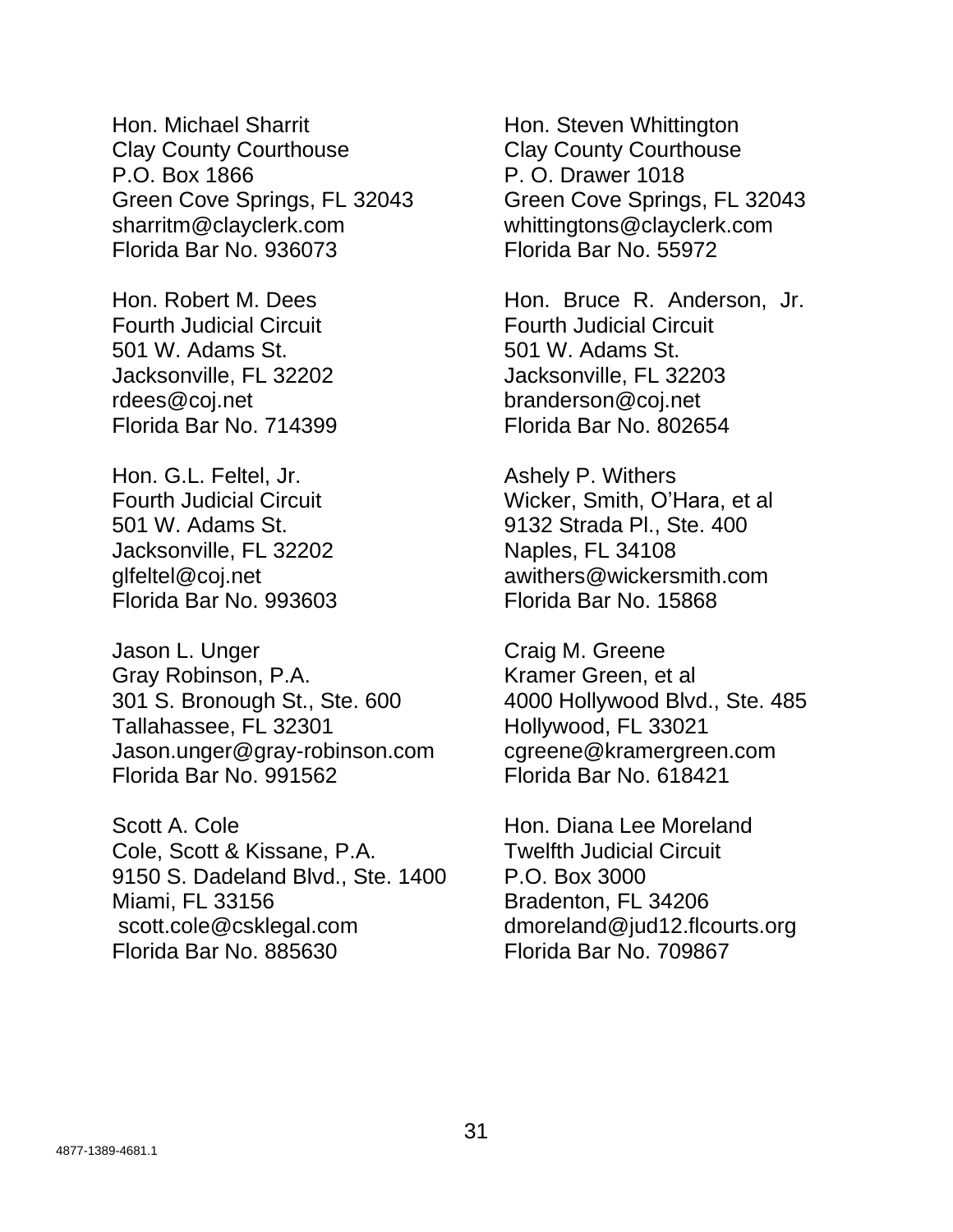Stanford R. Solomon, Chair **Hon.** Gina Beovides The Solomon Law Group, P.A. Eleventh Judicial Circuit 1881 W. Kennedy Blvd. 73 W. Flagler St., Ste. 418 Tampa, FL 33606-1611 Miami, FL 33130 ssolomon@solomonlaw.com dbeovides@jud11.flcourts.org Florida Bar No. 302147 Florida Bar No. 14973

FL Justice Reform Inst. FL Justice Association 210. S. Monroe St. 218 S. Monroe St. Tallahassee, FL 32301 Tallahassee, FL 32301 william@fljustice.org wcotterall@myfja.org Florida Bar No. 981273 Florida Bar No. 574651

Kenneth Brian Schurr **Edgar Noel Velazquez** Law Offices **Cytryn & Velazquez, P.A.** 2030 S. Douglas Rd., Ste. 105 Coral Springs, FL 33165 Coral Gables, FL 33134 edgar.velazquez@ counselken@schurrlaw.com personalinjuryfirm.com Florida Bar No. 876100 Florida Bar No. 692409

Patrick Russell Bruce J. Berman Salmon & Dulberg 2 Miami Central 1395 Brickell Ave., Ste. 800 700 Northwest First Ave. Miami, FL 33131 Miami, FL 33136 pr@meaningful-mediation.com bberman@carltonfields.com Florida Bar No. 995568 Florida Bar No. 159280

Peter D. Webster **Kimberly M. Jones** 215 S. Monroe St., Ste. 500 1501 S. Church Ave. Tallahassee, FL 32301 Tampa, FL 33629 pwebster@carltonfields.com kjones@wshblaw.com Florida Bar No. 185180 Florida Bar No. 29069

William Wells Large William Thomas Cotterall

of Kenneth B. Schurr, P.A. 2825 N. University Dr., Ste. 350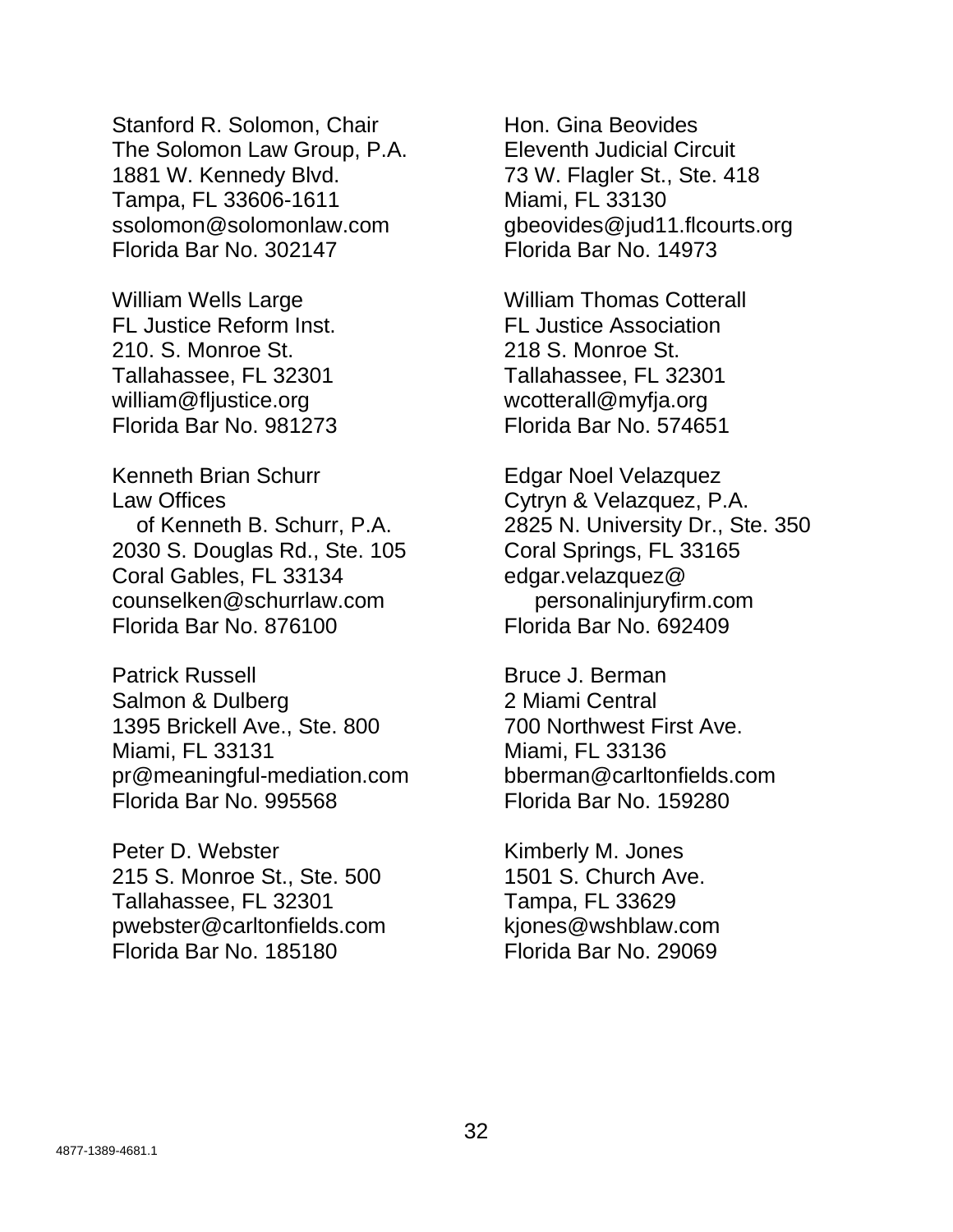Thomasina Moore **Karla D. Ellis** 301 S. Bronough St., Ste. 600 P.O. Box 771450 Tallahassee, FL 32301 Miami, FL 33177 Thomasina.moore@ karlaellislaw@gmail.com gray-robinson.com Florida Bar No. 122017 Florida Bar No. 57990

Ariadne FitzGerald **Robert S. Swaine** 800 E. Twiggs St., Ste. 603 425 S. Commerce Ave. Tampa, FL 33602 Sebring, FL 33870 fitzgeam@fljud13.org bob@heartlandlaw.com Florida Bar No. 586463 Florida Bar No. 514837

Lyndsey E. Siara Melissa A. Foss 13th Judicial Circuit 13th Judicial Circuit 800 E. Twiggs St., Ste. 603 800 E. Twiggs St., Ste. 603 Tampa, FL 33602 Tampa, FL 33602 siaralk@fljud13.org fossma@fljud13.org Florida Bar No. 91032 Florida Bar No. 105906

Jennifer Larra 13th Judicial Circuit 800 E. Twiggs St., Ste. 603 Tampa, FL 33602 jennifer.latta@fljud13.org Florida Bar No. 1010980

13th Judicial Circuit **Swaine, Harris & Wohl, P.A.**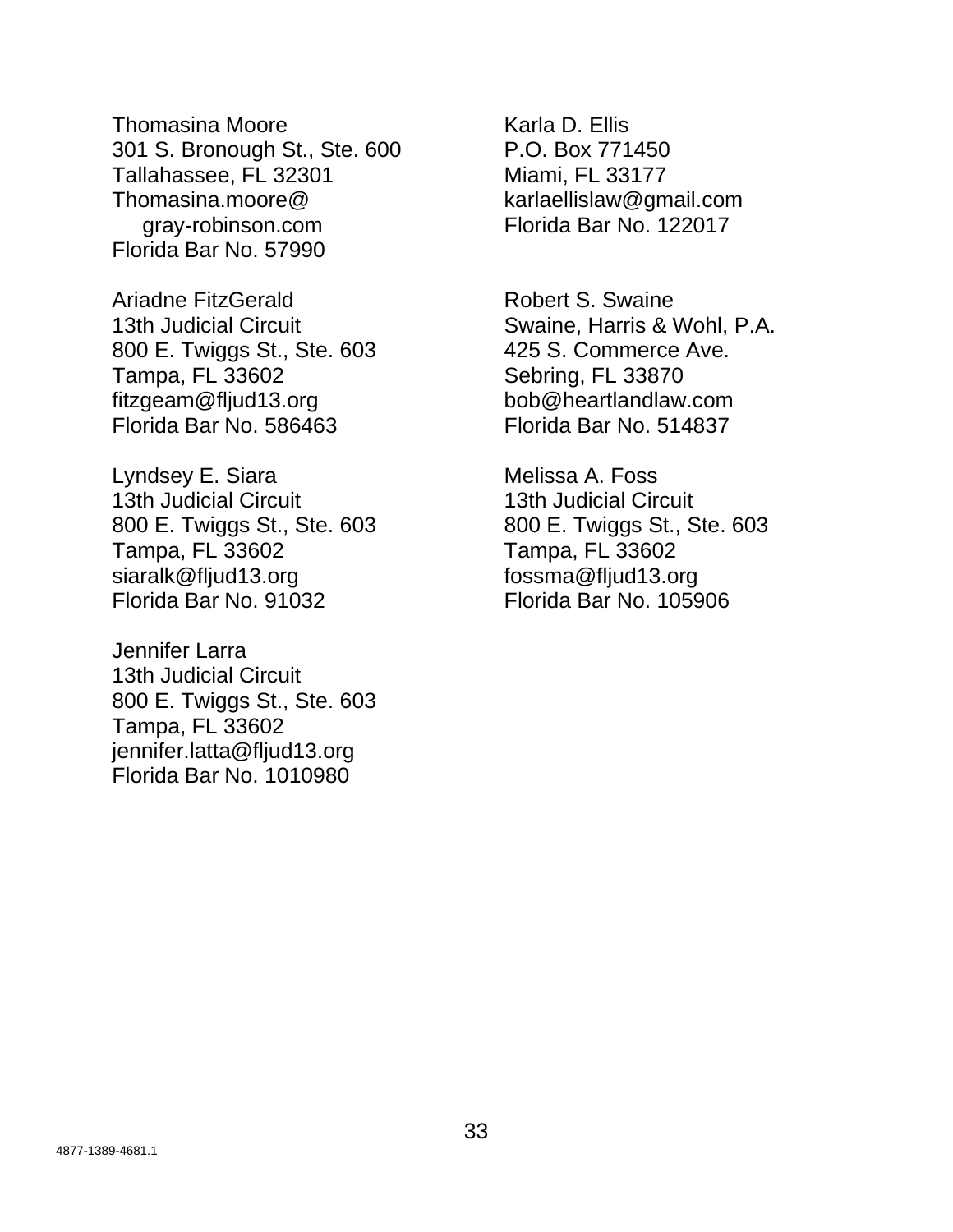Respectfully submitted,

/s/ Lewis W. Murphy, Jr. /s/ Weston F. Smith **Lewis W. Murphy, Jr. Weston F. Smith** Florida Bar No. 0909467 Florida Bar No. 964522 Murphy & Walker, P.L. Weston Smith Law, PLLC  $2001$  U.S. Highway 1 100  $2<sup>nd</sup>$  Avenue North, Suite 300 Vero Beach, FL 32960 St. Petersburg, FL 33701-3338 [wmurphy@murphywalker.com](mailto:wmurphy@murphywalker.com) [wes@westonsmithlaw.com](mailto:wes@westonsmithlaw.com) [pleadings-murphy@murphywalker.com](mailto:pleadings-murphy@murphywalker.com) *Chair, Trial Lawyers Section Chair-Elect, Trial Lawyers Section of The Florida Bar of The Florida Bar*

# **CERTIFICATE OF COMPLIANCE**

In accordance with Florida Rules of Appellate Procedure 9.045 and 9.210(a)(2), the undersigned counsel hereby certifies that this comment complies with the font and word count requirements of the Rules: Arial 14 point font and under 13,000 words.

> /s/ Lewis W. Murphy, Jr. **Lewis W. Murphy, Jr.**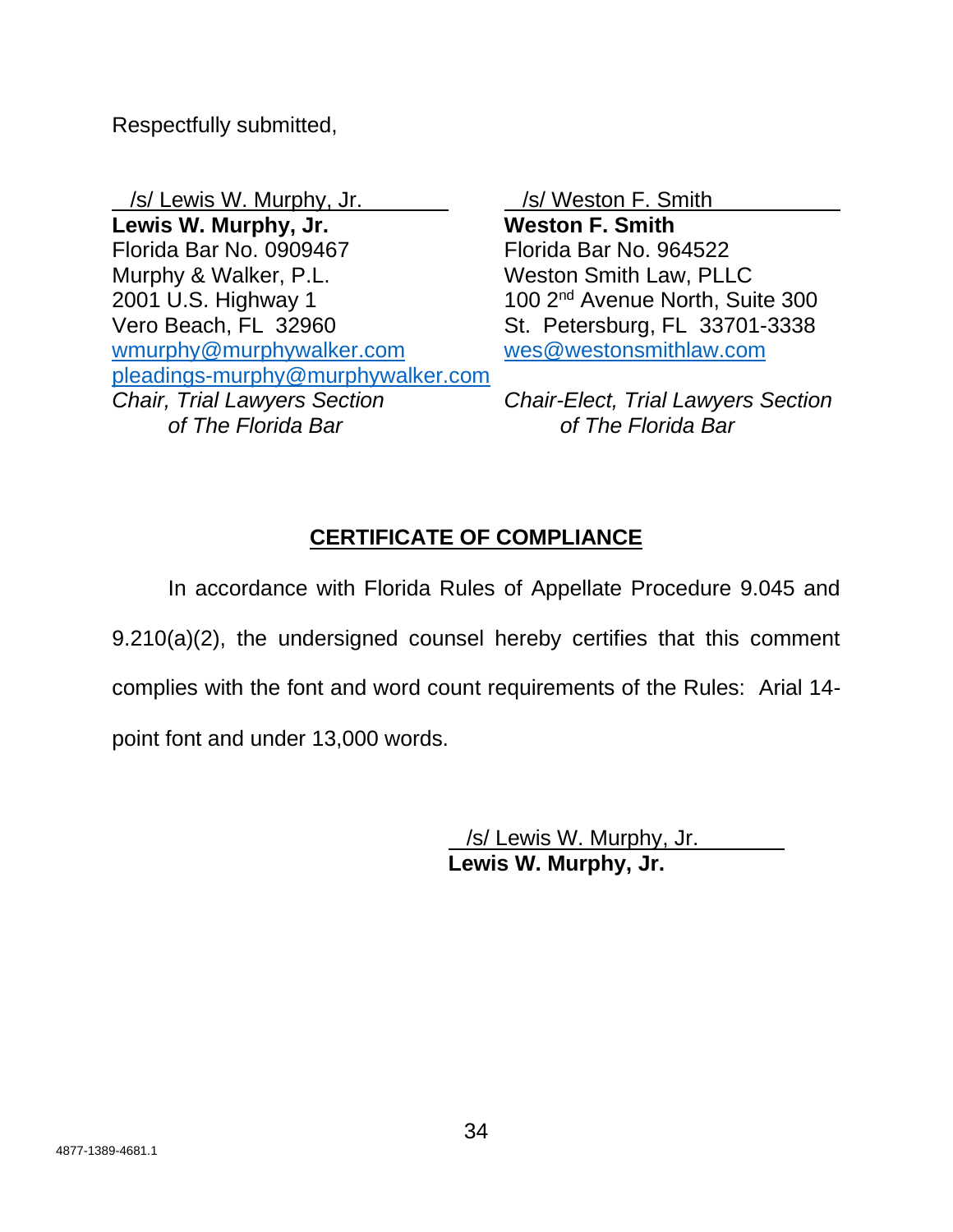## **CIRCUIT CIVIL CLEARANCE RATES** by Circuit FY 2020-21

| Circuit                 | Filings | <b>Dispositions</b> | <b>Clearance Rates</b> |
|-------------------------|---------|---------------------|------------------------|
| $\mathbf 1$             | 5,079   | 3,004               | 59.1%                  |
| $\overline{\mathbf{2}}$ | 2,901   | 3,156               | 108.8%                 |
| 3                       | 756     | 955                 | 126.3%                 |
| $\overline{\mathbf{a}}$ | 8,064   | 7,659               | 95.0%                  |
| 5                       | 6,677   | 5,767               | 86.4%                  |
| 6                       | 8,778   | 9,458               | 107.7%                 |
| $\overline{\mathbf{z}}$ | 5,812   | 5,801               | 99,8%                  |
| 8                       | 1,786   | 1,526               | 85,4%                  |
| $\overline{9}$          | 15,994  | 13,322              | 83.3%                  |
| 10                      | 4,198   | 4,113               | 98.0%                  |
| 11                      | 30,383  | 27,634              | 91.0%                  |
| $12$                    | 4,625   | 3,759               | 81.3%                  |
| 13                      | 9,586   | 9,116               | 95.1%                  |
| 14                      | 2,311   | 3,259               | 141.0%                 |
| 15                      | 15,757  | 13,169              | 83.6%                  |
| 16                      | 692     | 602                 | 87.0%                  |
| 17                      | 24,340  | 22,117              | 90.9%                  |
| 18                      | 7,372   | 7,080               | 96.0%                  |
| 19                      | 4,482   | 4,018               | 89.6%                  |
| 20                      | 14,037  | 12,711              | 90.6%                  |
| Total                   | 173,630 | 158,226             | 91.1%                  |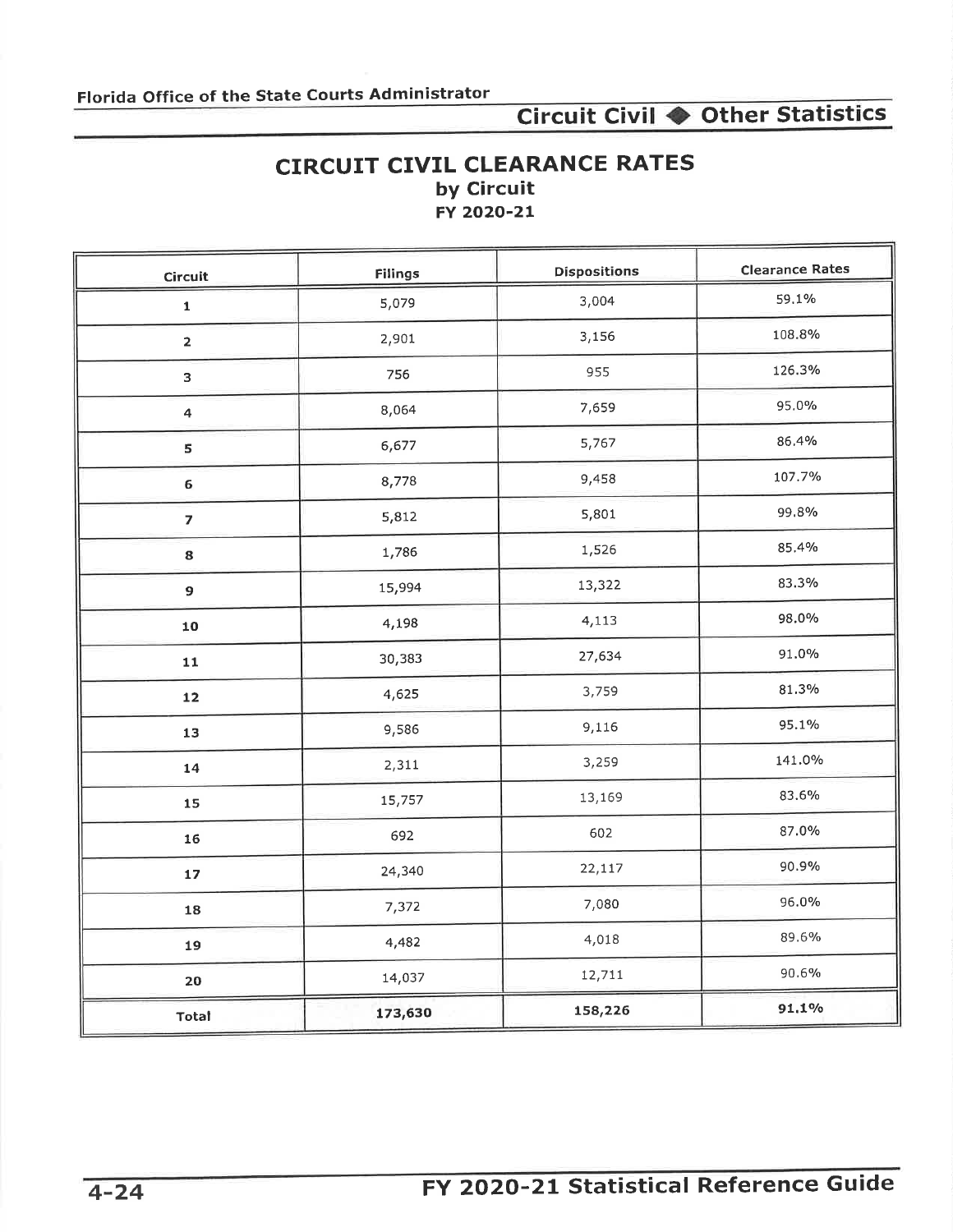|  |  |  |  |  |  |  |  | 100% | $\sim$ $\sim$ | $\Box$ |  | Find   Next |
|--|--|--|--|--|--|--|--|------|---------------|--------|--|-------------|
|--|--|--|--|--|--|--|--|------|---------------|--------|--|-------------|

### Summary Reporting System (SRS)

### Summary for the month of January 2020 through December 2020

| Circuit: |  |
|----------|--|
|          |  |

### Circuit Civil

|                               | Prof<br>Malp | Prof<br>Liab   | Auto<br>Negl | Other<br>Negl | Condo          | Contract &<br>Indebt | Real<br>Prop   | Eminent<br>Domain | Other | Total          |
|-------------------------------|--------------|----------------|--------------|---------------|----------------|----------------------|----------------|-------------------|-------|----------------|
| A. Cases Filed                | 44           | 29             | 882          | 342           | 26             | 668                  | 678            | 64                | 697   | 3,430          |
| <b>B. Cases Disposed</b>      |              |                |              |               |                |                      |                |                   |       |                |
| 1. Dismissed Before Hearing   | 15           | 9              | 497          | 95            | 6              | 290                  | 391            | 6                 | 213   | 1,522          |
| 2. Dismissed After Hearing    | 11           | 9              | 115          | 52            |                | 89                   | 56             |                   | 74    | 408            |
| 3. Disposed By Default        | O            | $\mathbf 0$    | 6            | 0             | $\Omega$       | 61                   | 51             | 0                 | 20    | 138            |
| 4. Disposed By Judge          | 6            | $\overline{2}$ | 43           | 19            | $\overline{2}$ | 170                  | 455            | 27                | 169   | 893            |
| 5. Disposed By Non-Jury Trial | $\Omega$     | $\Omega$       | $\Omega$     | 0             | $\Omega$       | $\overline{2}$       | 52             | 0                 |       | 61             |
| 6. Disposed By Jury Trial     | O            | 0              |              | 0             | $\Omega$       | 0                    | $\overline{2}$ | 0                 | 0     | $\overline{2}$ |
| 7. Other                      | $\Omega$     |                | 16           | 12            |                | 37                   | 10             | $\Omega$          | 70    | 147            |
| Total                         | 32           | 21             | 677          | 178           | 10             | 649                  | 1,017          | 34                | 553   | 3,171          |
| C. Cases Reopened             | 2            | 6              | 23           | 32            | 5              | 221                  | 1,068          | 2                 | 129   | 1,488          |
| D. Appeals Filed from County  |              | 15             |              |               |                |                      |                |                   |       |                |

Court

Note: There was a data entry error for non-jury trials in August 2002 for the Thirteenth Judicial Circuit. A total of 481 non-jury trials are inaccurately reported for the circuit. The actual total number of non-jury trials for August 2002 is 2 (one under auto negligence and contract indebtedness.)

SRS data are used to measure trial court activity in Florida. These data are not intended as a measure of efficiency of the judiciary.

These data are based on information received from the Clerks of Court and are extracted from a static data base containing the official trial court statistics.

Pursuant to ch. 2020-61, Laws of Fla., effective January 1, 2021, the circuit court's general statutory authority in § 26.012, Fla. Stat., to hear appeals from county court final orders and judgments was repealed as was its specific authority in § 924.08, Fla. Stat., to hear appeals from county court final judgments in misdemeanor cases. Due to this legislation, the district courts of appeal will have jurisdiction. Circuit courts will continue, however, to have appellate jurisdiction for certain types of cases under statutes that were not amended.

5/18/2022 12:40:49 PM

To search again, please click on Trial Court Statistics Search at the top left.

This site is best viewed using Chrome, Firefox, Edge, or Internet Explorer version 11.0.50 or higher.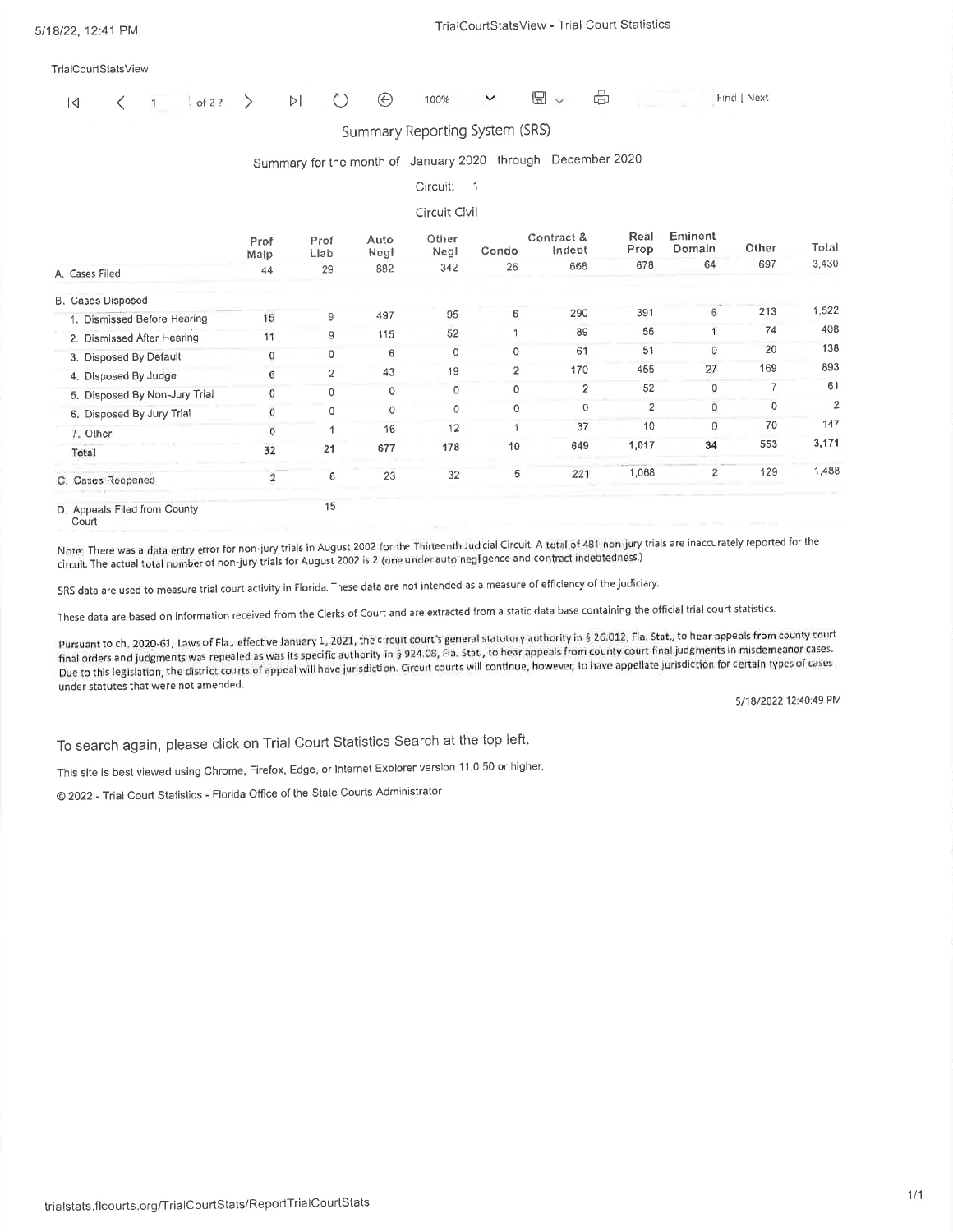|  |  |  |  |  |  |  |  |  |  | 1<1 < 1   of2? > DI <> 0 + 0 0 mo% < 日 > + 日 |  | <b>Find   Next</b> |
|--|--|--|--|--|--|--|--|--|--|----------------------------------------------|--|--------------------|
|--|--|--|--|--|--|--|--|--|--|----------------------------------------------|--|--------------------|

#### Summary Reporting System (SRS)

### Summary for the month of January 2021 through June 2021

#### Circuit: 1

#### Circuit Civil

|                               | Prof<br>Malp | Prof<br>Liab   | Auto<br>Negl | Other<br>Negl | Condo          | Contract &<br>Indebt | Real<br>Prop | Eminent<br>Domain | Other          | Total |
|-------------------------------|--------------|----------------|--------------|---------------|----------------|----------------------|--------------|-------------------|----------------|-------|
| A. Cases Filed                | 33           | 17             | 405          | 150           |                | 1,556                | 233          | $\Omega$          | 933            | 3,334 |
| B. Cases Disposed             |              |                |              |               |                |                      |              |                   |                |       |
| 1. Dismissed Before Hearing   | 4            | 10             | 250          | 51            |                | 210                  | 115          | 8                 | 137            | 792   |
| 2. Dismissed After Hearing    | 3            | 3              | 81           | 28            | $\overline{2}$ | 51                   | 33           | 0                 | 52             | 253   |
| 3. Disposed By Default        |              | 0              |              | 0             | 0              | 27                   | 15           | 0                 | 14             | 64    |
| 4. Disposed By Judge          | 6            |                | 19           | 10            | 6              | 61                   | 181          | $\overline{2}$    | 61             | 347   |
| 5. Disposed By Non-Jury Trial | $\mathbf{0}$ |                | 0            | $\Omega$      | n              | $\overline{2}$       | 17           | 0                 | $\overline{2}$ | 21    |
| 6. Disposed By Jury Trial     | $\Omega$     |                |              | 0             | 0              |                      | Ω            | $\mathbf 0$       |                | 3     |
| 7. Other                      | $\Omega$     | $\mathfrak{p}$ | 6            | 4             | $\mathbf{0}$   | 30                   | 3            | 0                 | 42             | 87    |
| Total                         | 14           | 16             | 364          | 93            | 15             | 382                  | 364          | 10                | 309            | 1,567 |
| C. Cases Reopened             | 0            | 9              | 18           | 15            | 7.             | 130                  | 335          | $\Omega$          | 65             | 579   |
| D. Anneals Filed from County  |              | 0              |              |               |                |                      |              |                   |                |       |

D. Appeals Filed from County

Court

Note: There was a data entry error for non-jury trials in August 2002 for the Thirteenth Judicial Circuit. A total of 481 non-jury trials are inaccurately reported for the circuit. The actual total number of non-jury trials for August 2002 is 2 (one under auto negligence and contract indebtedness.)

SRS data are used to measure trial court activity in Florida. These data are not intended as a measure of efficiency of the judiciary.

These data are based on information received from the Clerks of Court and are extracted from a static data base containing the official trial court statistics.

Pursuant to ch. 2020-61, Laws of Fla., effective January 1, 2021, the circuit court's general statutory authority in § 26.012, Fla. Stat., to hear appeals from county court final orders and judgments was repealed as was its specific authority in § 924.08, Fla. Stat., to hear appeals from county court final judgments in misdemeanor cases. Due to this legislation, the district courts of appeal will have jurisdiction. Circuit courts will continue, however, to have appellate jurisdiction for certain types of cases under statutes that were not amended.

5/18/2022 12:42:09 PM

To search again, please click on Trial Court Statistics Search at the top left.

This site is best viewed using Chrome, Firefox, Edge, or Internet Explorer version 11.0.50 or higher.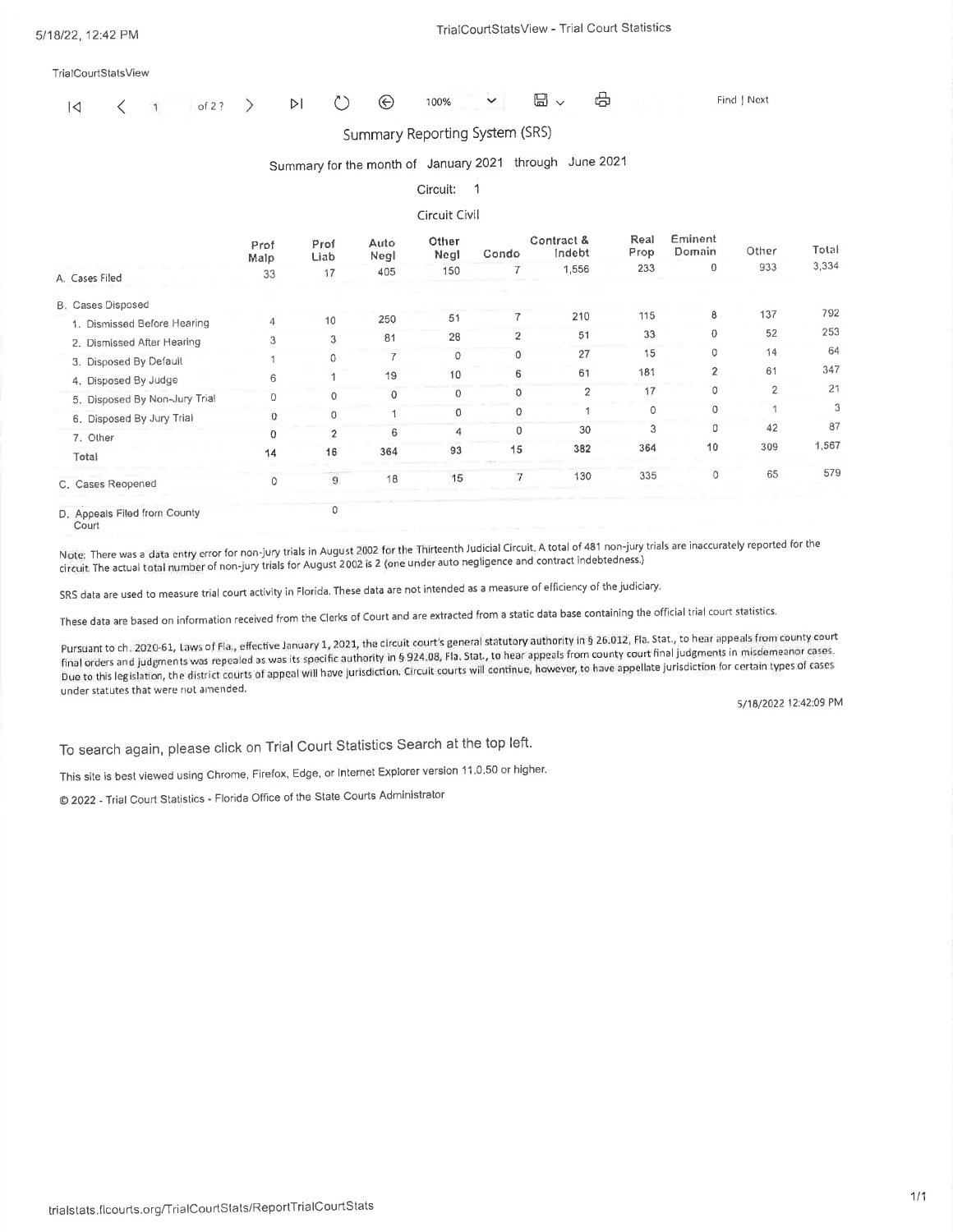| $\overline{a}$ |  |  | $1 \cdot of 1$ |  | $\triangleright$ | $\circlearrowright$ | $\odot$ | 100% |  | $\boxplus$ | - 60 | Find   Next |
|----------------|--|--|----------------|--|------------------|---------------------|---------|------|--|------------|------|-------------|
|----------------|--|--|----------------|--|------------------|---------------------|---------|------|--|------------|------|-------------|

#### Summary Reporting System (SRS)

## Summary for the month of January 2018 through December 2018

#### State Total

#### Circuit Civil

|                                       | Prof<br>Malp   | Prod<br>Liab | Auto<br>Negl | Other<br>Negl | Condo | Contract &<br>Indebt | Real<br>Prop | Eminent<br>Domain | Other  | Total   |
|---------------------------------------|----------------|--------------|--------------|---------------|-------|----------------------|--------------|-------------------|--------|---------|
| A. Cases Filed                        | 1,534          | 835          | 32,424       | 14,886        | 1,327 | 62,852               | 49,653       | 495               | 40,071 | 204,077 |
| <b>B. Cases Disposed</b>              |                |              |              |               |       |                      |              |                   |        |         |
| 1. Dismissed Before Hearing           | 513            | 543          | 17,383       | 5,514         | 592   | 22,784               | 14,251       | 42                | 13,818 | 75,440  |
| 2. Dismissed After Hearing            | 724            | 433          | 8,675        | 5,865         | 383   | 12,585               | 6,041        | 35                | 7,314  | 42,055  |
| 3. Disposed By Default                | 3              | 2            | 646          | 178           | 155   | 5,055                | 5,462        | 0                 | 1,133  | 12,634  |
| 4. Disposed By Judge                  | 209            | 407          | 1,533        | 1,123         | 255   | 6,440                | 17,575       | 389               | 6,072  | 34,003  |
| 5. Disposed By Non-Jury Trial         | $\overline{2}$ | 0            | 29           | 39            | 12    | 278                  | 7.156        |                   | 141    | 7,658   |
| 6. Disposed By Jury Trial             | 44             | 24           | 271          | 170           | 0     | 64                   | 32           | 18                | 72     | 695     |
| 7. Other                              | 79             | 56           | 463          | 484           | 17    | 1,675                | 462          | 3                 | 1,645  | 4,884   |
| Total                                 | 1,574          | 1,465        | 29,000       | 13,373        | 1,414 | 48,881               | 50,979       | 488               | 30,195 | 177,369 |
| C. Cases Reopened                     | 824            | 460          | 3,445        | 3,643         | 1,028 | 23,430               | 56,546       | 101               | 8,416  | 97,893  |
| D. Appeals Filed from County<br>Courl |                | 1,683        |              |               |       |                      |              |                   |        |         |

Note: There was a data entry error for non-jury trials in August 2002 for the Thirteenth Judicial Circuit. A total of 481 non-jury trials are inaccurately reported for the circuit. The actual total number of non-jury trials for August 2002 is 2 (one under auto negligence and contract indebtedness.)

SRS data are used to measure trial court activity in Florida. These data are not intended as a measure of efficiency of the judiciary.

These data are based on information received from the Clerks of Court and are extracted from a static data base containing the official trial court statistics.

Pursuant to ch. 2020-61, Laws of Fla., effective January 1, 2021, the circuit court's general statutory authority in § 26.012, Fla. Stat., to hear appeals from county court final orders and judgments was repealed as was its specific authority in § 924.08, Fla. Stat., to hear appeals from county court final judgments in misdemeanor cases. Due to this legislation, the district courts of appeal will have jurisdiction. Circuit courts will continue, however, to have appellate jurisdiction for certain types of cases under statutes that were not amended.

5/18/2022 12:08:17 PM

To search again, please click on Trial Court Statistics Search at the top left.

This site is best viewed using Chrome, Firefox, Edge, or Internet Explorer version 11.0.50 or higher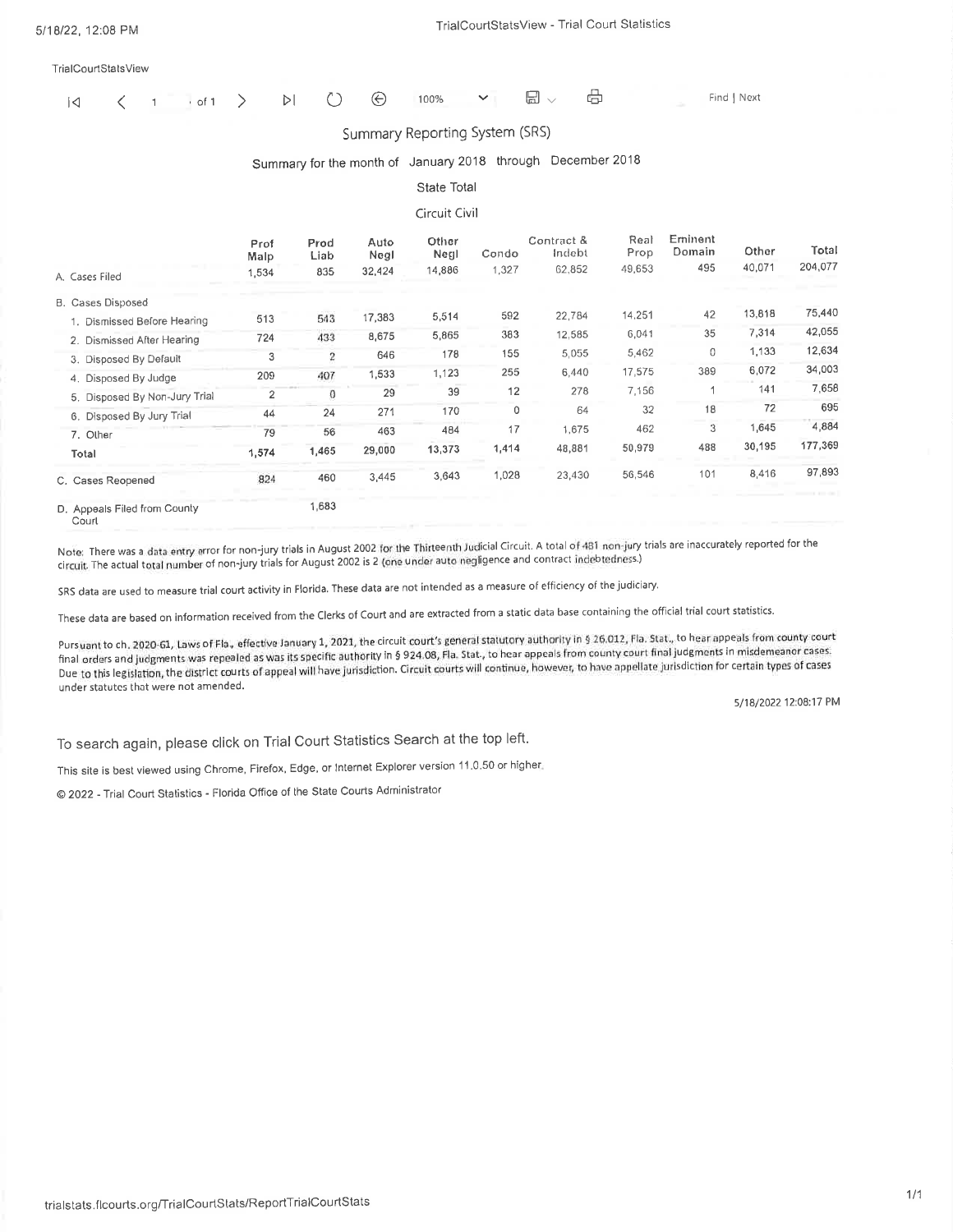| 14 | $\frac{1}{2}$ | of $1$ | $\rightarrow$ | $\triangleright$ | ⊌            | 100%                                                        | $\checkmark$         | $\boxplus$ $\checkmark$ | ₩ |              |                   | Find   Next |  |
|----|---------------|--------|---------------|------------------|--------------|-------------------------------------------------------------|----------------------|-------------------------|---|--------------|-------------------|-------------|--|
|    |               |        |               |                  |              | Summary Reporting System (SRS)                              |                      |                         |   |              |                   |             |  |
|    |               |        |               |                  |              | Summary for the month of January 2019 through December 2019 |                      |                         |   |              |                   |             |  |
|    |               |        |               |                  |              | State Total                                                 |                      |                         |   |              |                   |             |  |
|    |               |        |               |                  |              | Circuit Civil                                               |                      |                         |   |              |                   |             |  |
|    |               |        | Prof<br>Malp  | Prod<br>Liab     | Auto<br>Negl | Other<br>Negl                                               | Condo                | Contract &<br>Indebt    |   | Real<br>Prop | Eminent<br>Domain | Other       |  |
|    |               |        |               |                  | .            | $1 - 2 - 2$                                                 | $\sim$ $\sim$ $\sim$ | 0.4000                  |   | 10.100       | 201               | 12.00       |  |

| A. Cases Filed                | 1.523 | 884   | 36,324 | 16,098 | 1,237 | 64,326 | 46,400 | 381            | 42,699 | 209,872 |
|-------------------------------|-------|-------|--------|--------|-------|--------|--------|----------------|--------|---------|
| <b>B.</b> Cases Disposed      |       |       |        |        |       |        |        |                |        |         |
| 1. Dismissed Before Hearing   | 465   | 483   | 19,545 | 6,270  | 651   | 28,840 | 16,694 | 38             | 18,452 | 91,438  |
| 2. Dismissed After Hearing    | 716   | 535   | 9,104  | 5,786  | 291   | 13,198 | 5,754  | 19             | 8,641  | 44,044  |
| 3. Disposed By Default        | 4     | 0     | 832    | 192    | 142   | 5,706  | 5,659  | 11             | 1,186  | 13,732  |
| 4. Disposed By Judge          | 186   | 184   | 1,822  | 1,199  | 255   | 6,931  | 18,144 | 321            | 6,204  | 35,246  |
| 5. Disposed By Non-Jury Trial |       | 0     | 19     | 17     | 10    | 169    | 5,866  | 0              | 118    | 6,200   |
| 6. Disposed By Jury Trial     | 41    | 18    | 259    | 155    |       | 91     | 23     | $\overline{2}$ | 69     | 659     |
| 7. Other                      | 46    | 80    | 553    | 501    | 17    | 1,873  | 500    | 0              | 1,790  | 5,360   |
| Total                         | 1,459 | 1,300 | 32,134 | 14,120 | 1,367 | 56,808 | 52,640 | 391            | 36,460 | 196,679 |
| C. Cases Reopened             | 784   | 453   | 3,638  | 3,702  | 838   | 24,407 | 46,984 | 89             | 9,427  | 90,322  |
| D. Anneels Filed from County  |       | 1,416 |        |        |       |        |        |                |        |         |

D. Appeals Filed from County Court

Note: There was a data entry error for non-jury trials in August 2002 for the Thirteenth Judicial Circuit. A total of 481 non-jury trials are inaccurately reported for the circuit. The actual total number of non-jury trials for August 2002 is 2 (one under auto negligence and contract indebtedness.)

SRS data are used to measure trial court activity in Florida, These data are not intended as a measure of efficiency of the judiciary.

These data are based on information received from the Clerks of Court and are extracted from a static data base containing the official trial court statistics.

Pursuant to ch. 2020-61, Laws of Fla., effective January 1, 2021, the circuit court's general statutory authority in § 26.012, Fla. Stat., to hear appeals from county court final orders and judgments was repealed as was its specific authority in § 924.08, Fla. Stat., to hear appeals from county court final judgments in misdemeanor cases. Due to this legislation, the district courts of appeal will have jurisdiction. Circuit courts will continue, however, to have appellate jurisdiction for certain types of cases under statutes that were not amended.

5/18/2022 12:09:06 PM

Total

To search again, please click on Trial Court Statistics Search at the top left.

This site is best viewed using Chrome, Firefox, Edge, or Internet Explorer version 11.0.50 or higher,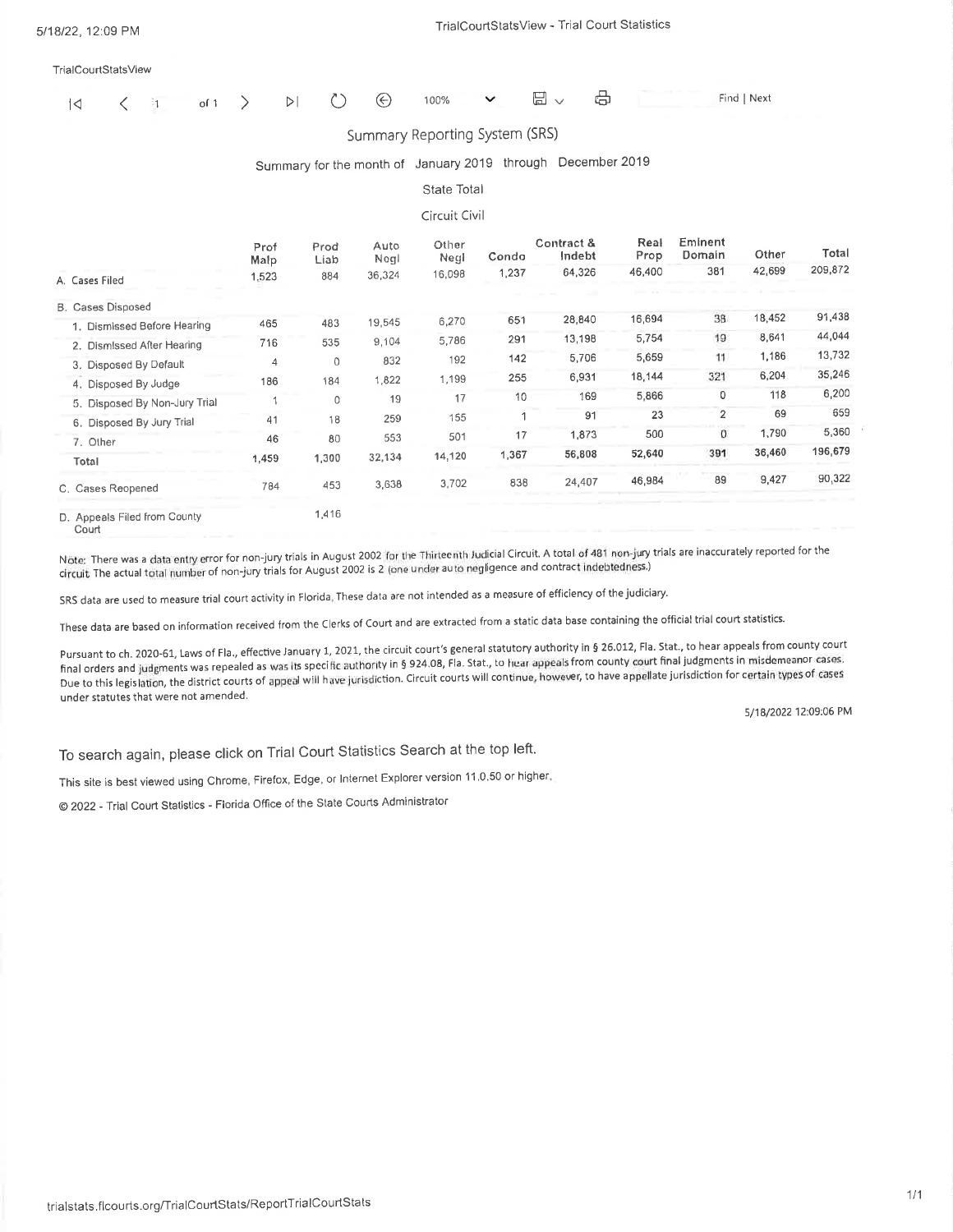|  |  |  |  |  | $    -$ |  |  |
|--|--|--|--|--|---------|--|--|

#### Summary Reporting System (SRS)

### Summary for the month of January 2020 through December 2020

#### State Total

#### Circuit Civil

|                               | Prof<br>Malp   | Prod<br>Liab | Auto<br>Negl | Other<br>Negl | Condo | Contract &<br>Indebt | Real<br>Prop | Eminent<br>Domain | Other  | Total   |
|-------------------------------|----------------|--------------|--------------|---------------|-------|----------------------|--------------|-------------------|--------|---------|
| A. Cases Filed                | 1,581          | 690          | 37,022       | 16,698        | 1,172 | 47,545               | 20,796       | 635               | 37,195 | 163,334 |
| B. Cases Disposed             |                |              |              |               |       |                      |              |                   |        |         |
| 1. Dismissed Before Hearing   | 431            | 391          | 21,647       | 6,751         | 604   | 27,698               | 10,493       | 106               | 18,947 | 87,068  |
| 2. Dismissed After Hearing    | 603            | 345          | 7.192        | 4,653         | 233   | 10,642               | 3,224        | 57                | 7,245  | 34,194  |
| 3. Disposed By Default        | 10             | 3            | 739          | 146           | 234   | 4,242                | 2,710        | 11                | 1,025  | 9,120   |
| 4. Disposed By Judge          | 152            | 60           | 1,597        | 1,006         | 168   | 5,428                | 7,139        | 315               | 5,436  | 21,301  |
| 5. Disposed By Non-Jury Trial | $\overline{2}$ | $\Omega$     | 10           | 10            |       | 162                  | 1,487        | 6                 | 154    | 1,838   |
| 6. Disposed By Jury Trial     | 11             |              | 103          | 59            | 0     | 48                   | 8            | 0                 | 43     | 273     |
| 7. Other                      | 36             | 66           | 524          | 565           | 28    | 1,653                | 292          | 3                 | 1,755  | 4,922   |
| Total                         | 1,245          | 866          | 31,812       | 13,190        | 1,274 | 49,873               | 25,353       | 498               | 34,605 | 158,716 |
| C. Cases Reopened             | 831            | 417          | 3,078        | 3,323         | 759   | 19,375               | 26,627       | 65                | 8,928  | 63,403  |
| D. Appeals Filed from County  |                | 567          |              |               |       |                      |              |                   |        |         |

Court

Note: There was a data entry error for non-jury trials in August 2002 for the Thirteenth Judicial Circuit. A total of 481 non-jury trials are inaccurately reported for the circuit. The actual total number of non-jury trials for August 2002 is 2 (one under auto negligence and contract indebtedness.)

SRS data are used to measure trial court activity in Florida. These data are not intended as a measure of efficiency of the judiciary.

These data are based on information received from the Clerks of Court and are extracted from a static data base containing the official trial court statistics.

Pursuant to ch. 2020-61, Laws of Fla., effective January 1, 2021, the circuit court's general statutory authority in § 26.012, Fla. Stat., to hear appeals from county court final orders and judgments was repealed as was its specific authority in § 924.08, Fla. Stat., to hear appeals from county court final judgments in misdemeanor cases. Due to this legislation, the district courts of appeal will have jurisdiction. Circuit courts will continue, however, to have appellate jurisdiction for certain types of cases under statutes that were not amended.

5/18/2022 12:10:24 PM

To search again, please click on Trial Court Statistics Search at the top left.

This site is best viewed using Chrome, Firefox, Edge, or Internet Explorer version 11.0.50 or higher.